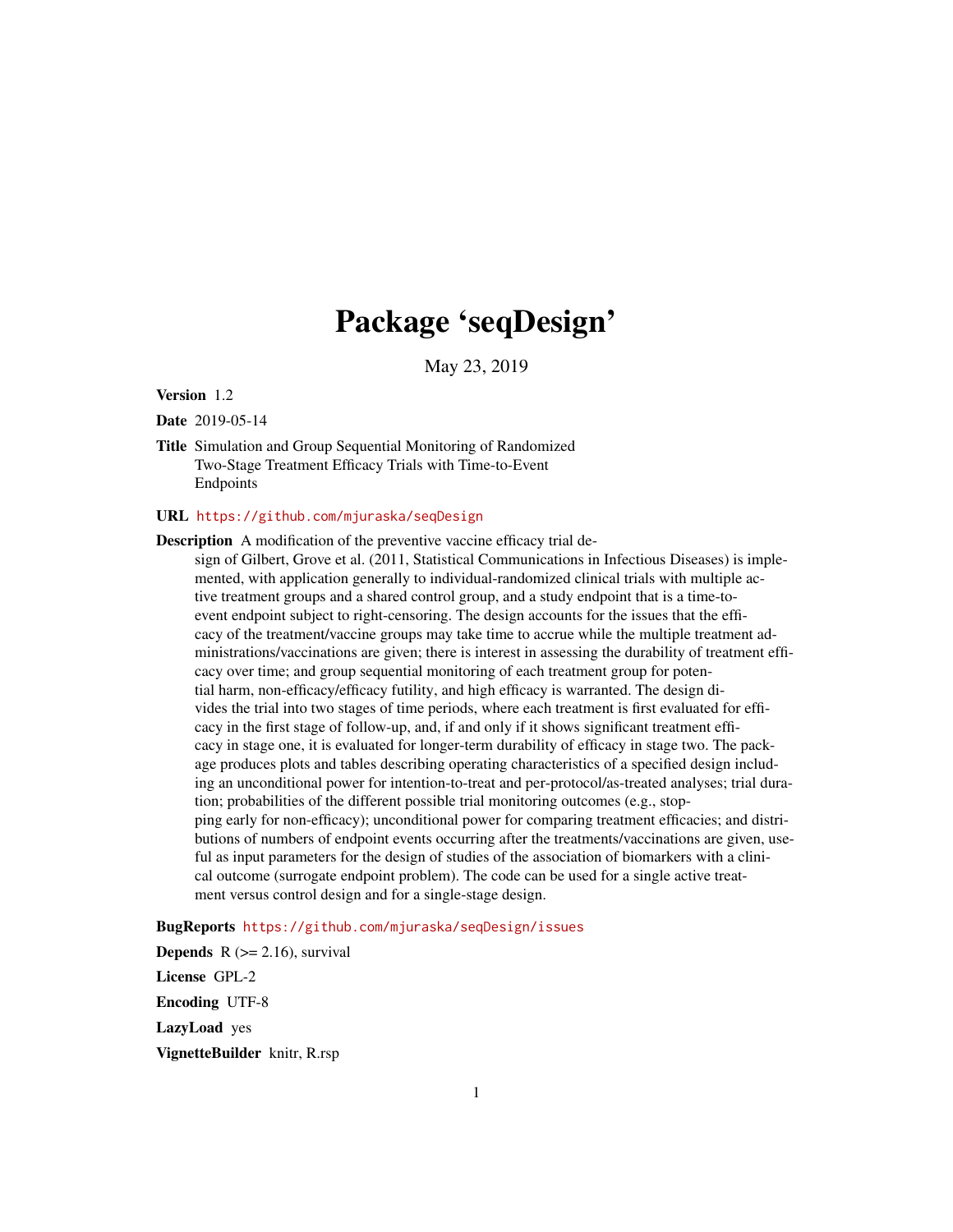Suggests knitr, R.rsp

RoxygenNote 6.1.1

#### NeedsCompilation no

Author Michal Juraska [aut, cre], Doug Grove [aut], Xuesong Yu [ctb], Peter Gilbert [ctb], Stephanie Wu [ctb]

Maintainer Michal Juraska <mjuraska@fredhutch.org>

Repository CRAN

Date/Publication 2019-05-22 22:10:35 UTC

## R topics documented:

| Index |  |  |  |  |  |  |  |  |  |  |  |  |  |  |  |  |  |  |
|-------|--|--|--|--|--|--|--|--|--|--|--|--|--|--|--|--|--|--|
|       |  |  |  |  |  |  |  |  |  |  |  |  |  |  |  |  |  |  |
|       |  |  |  |  |  |  |  |  |  |  |  |  |  |  |  |  |  |  |
|       |  |  |  |  |  |  |  |  |  |  |  |  |  |  |  |  |  |  |
|       |  |  |  |  |  |  |  |  |  |  |  |  |  |  |  |  |  |  |
|       |  |  |  |  |  |  |  |  |  |  |  |  |  |  |  |  |  |  |
|       |  |  |  |  |  |  |  |  |  |  |  |  |  |  |  |  |  |  |

<span id="page-1-1"></span>censTrial *Generation of Pre-Unblinded Follow-Up Data-Sets by Applying the Monitoring Outcomes*

#### Description

censTrial 'correctly censors' treatment arms in data-sets generated by simTrial by including preunblinded follow-up data only according to the monitoring conclusions as reported by monitorTrial.

#### Usage

```
censTrial(dataFile, monitorFile, stage1, stage2, saveFile = NULL,
  saveDir = NULL, verbose = TRUE)
```

| dataFile    | if saveDir = NULL, a list returned by $sim[\text{Tr}ia]$ ; otherwise a name (character<br>string) of an .RData file created by simTrial  |
|-------------|------------------------------------------------------------------------------------------------------------------------------------------|
| monitorFile | if saveDir = NULL, a list returned by monitorTrial; otherwise a name (char-<br>acter string) of an . RData file created by monitor Trial |
| stage1      | the final week of stage 1 in a two-stage trial                                                                                           |
| stage2      | the final week of stage 2 in a two-stage trial, i.e., the maximum follow-up time                                                         |

<span id="page-1-0"></span>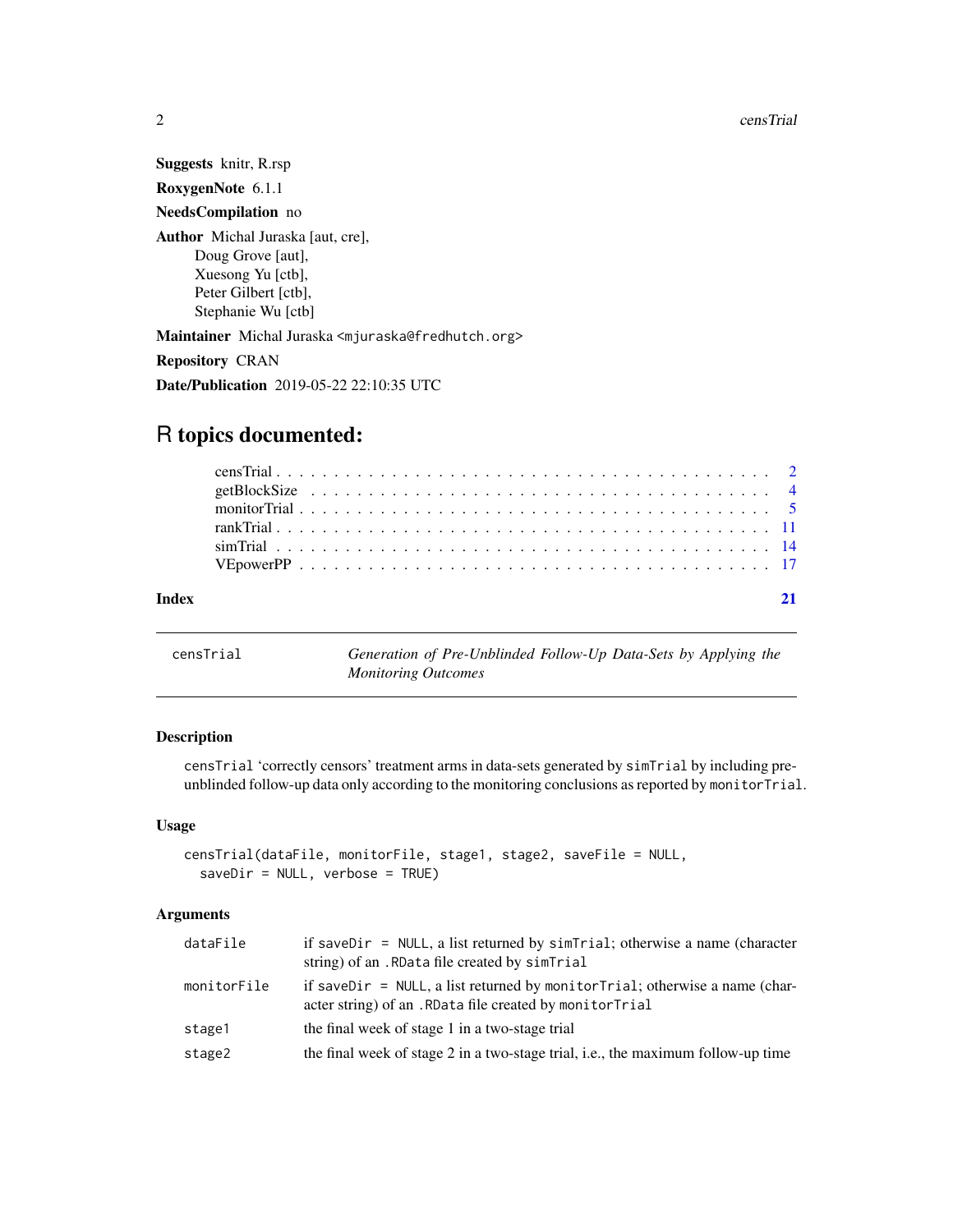#### <span id="page-2-0"></span>censTrial 3

| saveFile | a character string specifying the name of the output. RData file. If NULL (de-<br>fault), a default file name will be used.                                                                          |
|----------|------------------------------------------------------------------------------------------------------------------------------------------------------------------------------------------------------|
| saveDir  | a character string specifying a path for both dataFile and monitorFile. If<br>supplied, the output is also saved as an .RData file in this directory; otherwise<br>the output is returned as a list. |
| verbose  | a logical value indicating whether information on the output directory and file<br>name should be printed out (default is TRUE)                                                                      |

#### Details

All time variables use week as the unit of time. Month is defined as 52/12 weeks.

The following censoring rules are applied to each data-set generated by simTrial:

- If no vaccine arm registers efficacy or high efficacy in Stage 1, the placebo arm is censored on the date when the last vaccine arm hits the harm or non-efficacy boundary.
- If a vaccine arm hits the harm boundary, censor the arm immediately.
- If a vaccine arm hits the non-efficacy boundary, censor the arm on the earliest date of the two events: (1) the last vaccine arm hits the harm or non-efficacy boundary (if applicable); and (2) all subjects in the vaccine arm have completed the final stage1 visit.

#### Value

If saveDir is specified, the output list (named trialListCensor) is saved as an .RData file in saveDir (the path to saveDir is printed); otherwise it is returned. The output object is a list of length equal to the number of simulated trials, each of which is a data. frame with at least the variables trt, entry, exit, and event storing the treatment assignments, enrollment times, correctly censored study exit times, and event indicators, respectively. If available, indicators belonging to the per-protocol cohort (named pp1, pp2, etc.) are copied from the uncensored data-sets.

#### See Also

[simTrial](#page-13-1), [monitorTrial](#page-4-1), and [rankTrial](#page-10-1)

#### Examples

```
simData <- simTrial(N=c(1000, rep(700, 2)), aveVE=seq(0, 0.4, by=0.2),
                    VEmodel="half", vePeriods=c(1, 27, 79), enrollPeriod=78,
                    enrollPartial=13, enrollPartialRelRate=0.5, dropoutRate=0.05,
                    infecRate=0.04, fuTime=156,
                    visitSchedule=c(0, (13/3)*(1:4), seq(13*6/3, 156, by=13*2/3)),
                    missVaccProb=c(0,0.05,0.1,0.15), VEcutoffWeek=26, nTrials=5,
                    stage1=78, randomSeed=300)
```

```
monitorData <- monitorTrial(dataFile=simData, stage1=78, stage2=156,
                            harmMonitorRange=c(10,100), alphaPerTest=NULL,
                            nonEffStartMethod="FKG", nonEffInterval=20,
                            lowerVEnoneff=0, upperVEnoneff=0.4, highVE=0.7,
                            stage1VE=0, lowerVEuncPower=0, alphaNoneff=0.05,
                            alphaHigh=0.05, alphaStage1=0.05,
```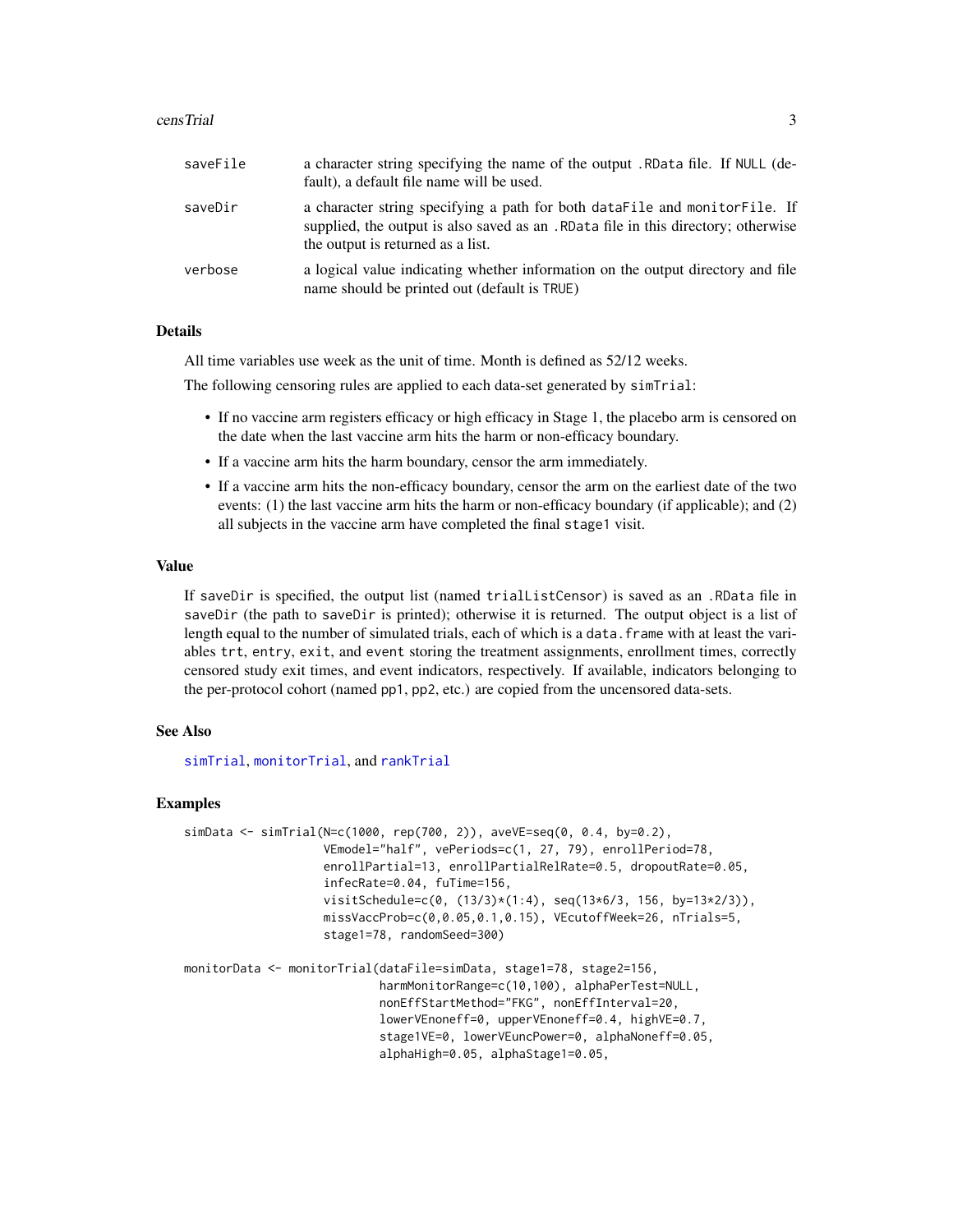```
alphaUncPower=0.05, estimand="cuminc", lagTime=26)
censData <- censTrial(dataFile=simData, monitorFile=monitorData, stage1=78, stage2=156)
### alternatively, to save the .RData output file (no '<-' needed):
###
### simTrial(N=c(1400, rep(1000, 2)), aveVE=seq(0, 0.4, by=0.2), VEmodel="half",
### vePeriods=c(1, 27, 79), enrollPeriod=78, enrollPartial=13,
### enrollPartialRelRate=0.5, dropoutRate=0.05, infecRate=0.04, fuTime=156,
### visitSchedule=c(0, (13/3)*(1:4), seq(13*6/3, 156, by=13*2/3)),
### missVaccProb=c(0,0.05,0.1,0.15), VEcutoffWeek=26, nTrials=30,
### stage1=78, saveDir="./", randomSeed=300)
###
### monitorTrial(dataFile=
### "simTrial_nPlac=1400_nVacc=1000_1000_aveVE=0.2_0.4_infRate=0.04.RData",
### stage1=78, stage2=156, harmMonitorRange=c(10,100), alphaPerTest=NULL,
### nonEffStartMethod="FKG", nonEffInterval=20, lowerVEnoneff=0,
### upperVEnoneff=0.4, highVE=0.7, stage1VE=0, lowerVEuncPower=0,
### alphaNoneff=0.05, alphaHigh=0.05, alphaStage1=0.05, alphaUncPower=0.05,
### estimand="cuminc", lagTime=26, saveDir="./")
###
### censTrial(dataFile=
### "simTrial_nPlac=1400_nVacc=1000_1000_aveVE=0.2_0.4_infRate=0.04.RData",
### monitorFile=
### "monitorTrial_nPlac=1400_nVacc=1000_1000_aveVE=0.2_0.4_infRate=0.04_cuminc.RData",
### stage1=78, stage2=156, saveDir="./")
```

| getBlockSize |  |  |  |
|--------------|--|--|--|
|--------------|--|--|--|

Determine block size for use in blocked randomization

#### Description

getBlockSize returns the minimum block size (possibly within a specified range) that is compatible with a trial's overall treatment assignment totals.

#### Usage

```
getBlockSize(nvec, range = c(0, Inf))
```

| nvec  | vector specifying the number of participants to be assigned to each treatment<br>group. The vector should have one component per group, so that its length<br>equals number of groups. The sum of nyec should equal the total enrollment for<br>the trial. |
|-------|------------------------------------------------------------------------------------------------------------------------------------------------------------------------------------------------------------------------------------------------------------|
| range | (Optional) vector of length two giving the lower and upper bounds (respectively)<br>on block sizes that the user wishes to consider.                                                                                                                       |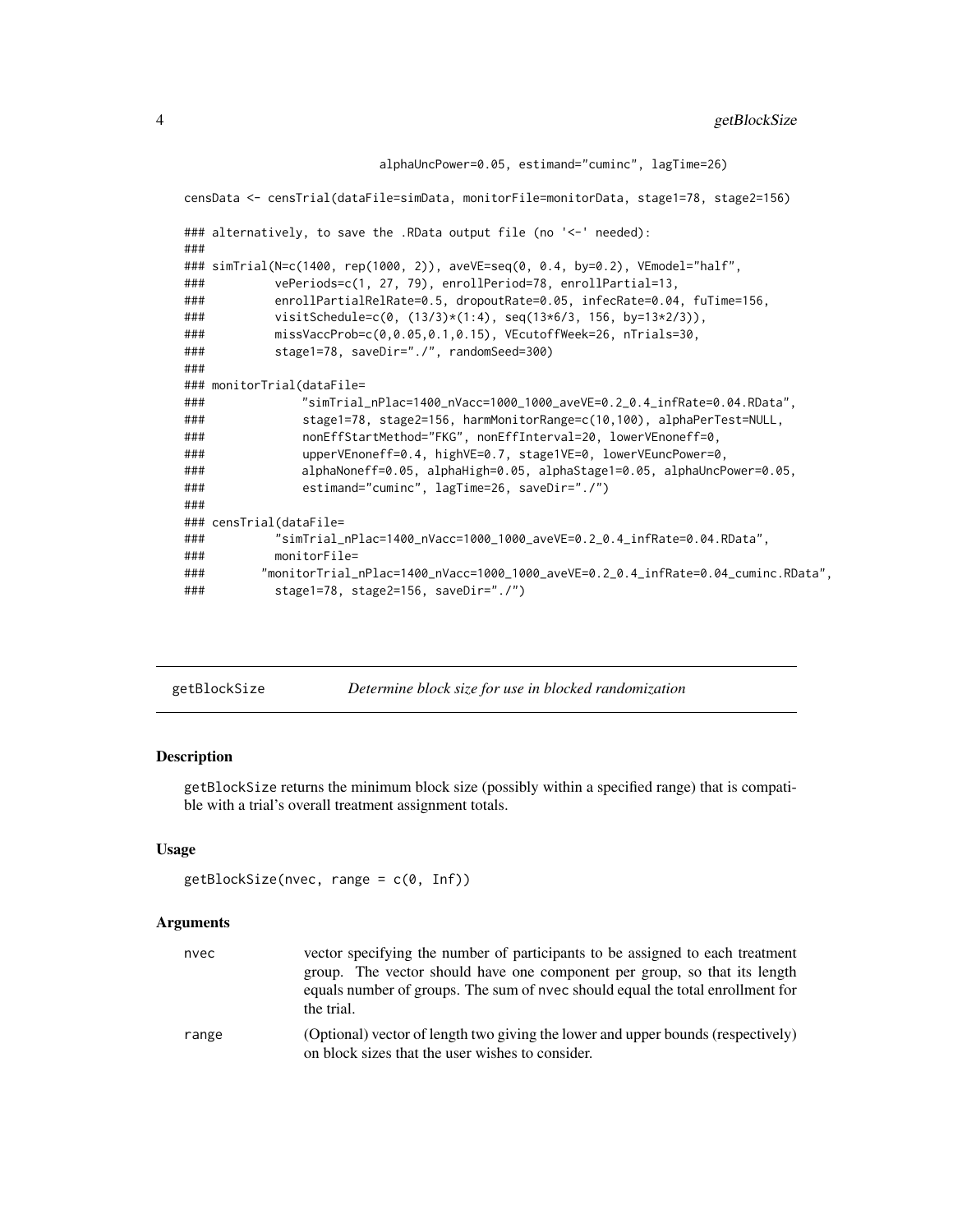#### <span id="page-4-0"></span>monitorTrial 5

#### Details

The ordering of the components of nvec is not important, so using nvec =  $c(x, y, z)$  will produce the same results as using nvec =  $c(z, x, y)$ .

In block randomization one does not necessarily want the smallest block size, which is the reason for the existance of the range argument. For example, a trial with a 1:1 randomization allocation between two groups would have a minimum block size of 2, which most people would consider to be too small. So a typical usage of getBlockSize would be to use range to set a minimum acceptable block size, through use of vector of form c(lowerBound, Inf). A large trial should probably have a block size on the order of 10-20 or larger, depending on factors including the total trial size and speed of enrollment, so setting a minimum is a good idea.

#### Value

An integer or NA. If the user does not specify range, then the function will always return an integer, which is the smallest block size compatible with the specified vector of treatment group sizes. If the user *has* specified the range, then the function adds the further constraint that the block size must lie in the closed interval given by range (i.e., the block size must be greater-than-or-equal-to range[1] and less-than-or-equal-to range[2]). If there are no compatible block sizes that lie in the given interval, then an NA is returned.

Note that the value returned is the **minimum** block size that is compatible, not necessarily the only one. Any other compatible block sizes (if any exist) will be integer multiples of the minimum size. You can check the feasibility of various integer multiples by seeing if they divide evenly into the total trial size (i.e., into the sum of nvec).

#### Examples

```
getBlockSize(nvec = c(375, 375) )
## specify a minimum block size of 10 (no maximum)
getBlockSize(nvec = c(375, 375), range = c(10, Inf) )getBlockSize( nvec = c(30, 510, 390) )
## require a minimum block size of 10 and maximum of 30
## (not possible with this nvec, so function returns NA)
getBlockSize( nvec = c(30, 510, 390), range = c(10, 30) )
```
<span id="page-4-1"></span>monitorTrial *Group Sequential Monitoring of Simulated Efficacy Trials for the Event of Potential Harm, Non-Efficacy, and High Efficacy*

#### Description

monitorTrial applies a group sequential monitoring procedure to data-sets generated by simTrial, which may result in modification or termination of each simulated trial.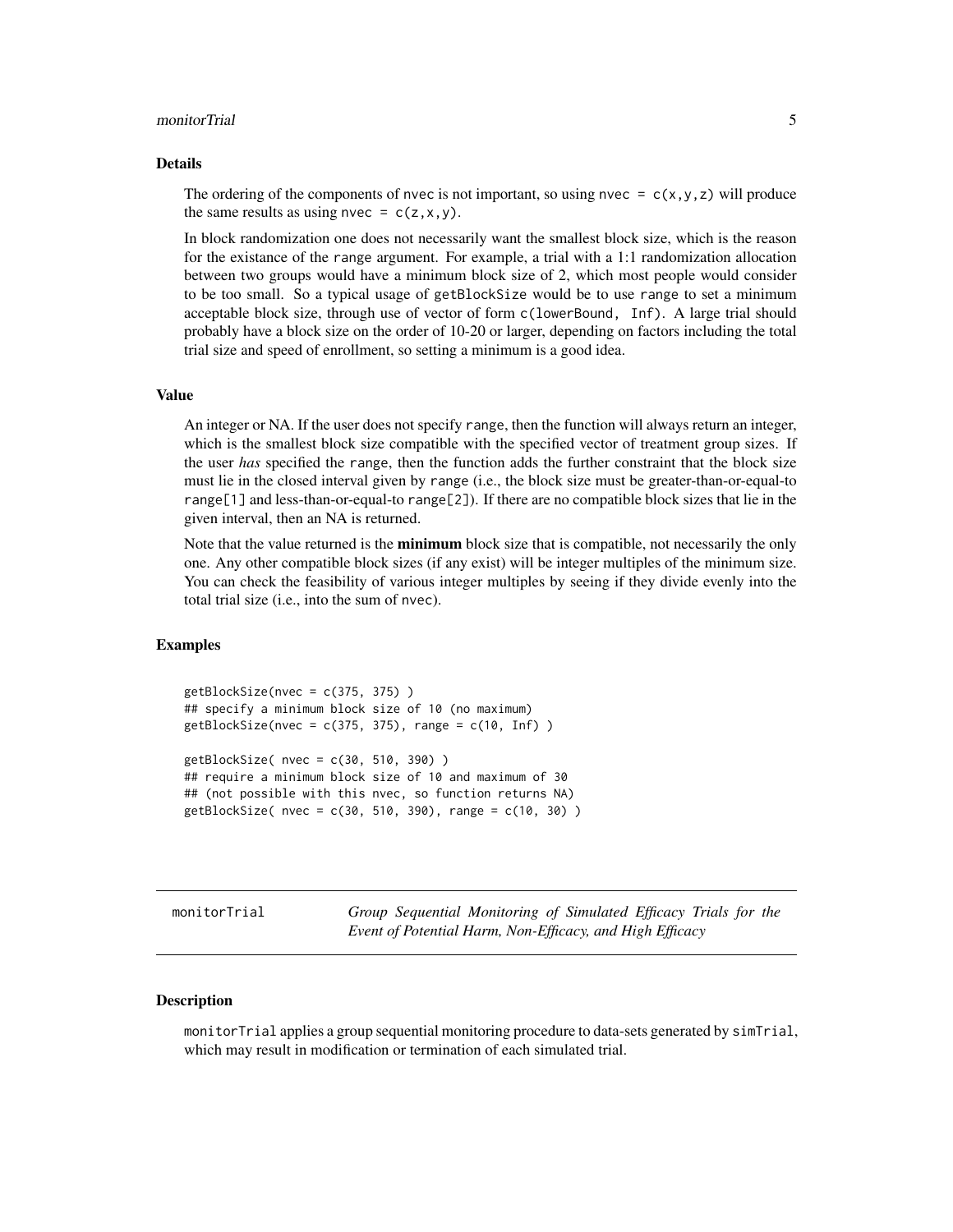#### Usage

```
monitorTrial(dataFile, stage1, stage2, harmMonitorRange,
 harmMonitorAlpha = 0.05, alphaPerTest = NULL,
  nonEffStartMethod = c("FKG", "fixed", "?", "old"),
 nonEffStartParams = NULL, nonEffInterval,
 nonEffIntervalUnit = c("counts", "time"), lowerVEnoneff = NULL,
  upperVEnoneff, highVE, stage1VE, lowerVEuncPower = NULL, alphaNoneff,
  alphaHigh, alphaStage1, alphaUncPower = NULL,
  estimand = c("combined", "cox", "cuminc"), laggedMonitoring = FALSE,
  lagTime, saveFile = NULL, saveDir = NULL, verbose = TRUE)
```

| if saveDir = NULL, a list returned by simTrial; otherwise a name (character<br>string) of an .RData file created by simTrial                                                                                                                                                                                                                                                                                                                                                                                                                                                                                                                                                                                                                                                                                                                                                                                                                                                                                                                                   |
|----------------------------------------------------------------------------------------------------------------------------------------------------------------------------------------------------------------------------------------------------------------------------------------------------------------------------------------------------------------------------------------------------------------------------------------------------------------------------------------------------------------------------------------------------------------------------------------------------------------------------------------------------------------------------------------------------------------------------------------------------------------------------------------------------------------------------------------------------------------------------------------------------------------------------------------------------------------------------------------------------------------------------------------------------------------|
| the final week of stage 1 in a two-stage trial                                                                                                                                                                                                                                                                                                                                                                                                                                                                                                                                                                                                                                                                                                                                                                                                                                                                                                                                                                                                                 |
| the final week of stage 2 in a two-stage trial, i.e., the maximum follow-up time                                                                                                                                                                                                                                                                                                                                                                                                                                                                                                                                                                                                                                                                                                                                                                                                                                                                                                                                                                               |
| harmMonitorRange                                                                                                                                                                                                                                                                                                                                                                                                                                                                                                                                                                                                                                                                                                                                                                                                                                                                                                                                                                                                                                               |
| a 2-component numeric vector specifying the range of the pooled number of<br>infections (pooled over the placebo and vaccine arm accruing infections the<br>fastest) over which the type I error rate, specified in harmMonitorAlpha, will<br>be spent (per vaccine arm). Note that harmMonitorRange does not specify a<br>range for which potential-harm stopping boundaries will be computed; instead,<br>it specifies when potential-harm monitoring will start, and the range over which<br>harmMonitorAlpha will be spent.                                                                                                                                                                                                                                                                                                                                                                                                                                                                                                                                |
| harmMonitorAlpha                                                                                                                                                                                                                                                                                                                                                                                                                                                                                                                                                                                                                                                                                                                                                                                                                                                                                                                                                                                                                                               |
| a numeric value (0.05 by default) specifying the overall type I error rate for<br>potential-harm monitoring (per vaccine arm). To turn off potential-harm moni-<br>toring, set harmMonitorAlpha equal to 0.00001.                                                                                                                                                                                                                                                                                                                                                                                                                                                                                                                                                                                                                                                                                                                                                                                                                                              |
| a per-test nominal/unadjusted alpha level for potential-harm monitoring. If NULL,<br>a per-test alpha level is calculated that yields a cumulative alpha of harmMonitorAlpha<br>at the end of harmMonitorRange.                                                                                                                                                                                                                                                                                                                                                                                                                                                                                                                                                                                                                                                                                                                                                                                                                                                |
| nonEffStartMethod                                                                                                                                                                                                                                                                                                                                                                                                                                                                                                                                                                                                                                                                                                                                                                                                                                                                                                                                                                                                                                              |
| a character string specifying the method used for determining when non-efficacy<br>monitoring is to start. The default method of Freidlin, Korn, and Gray (2010)<br>("FKG") calculates the minimal pooled infection count (pooled over the placebo<br>and vaccine arm accruing infections the fastest) such that a hazard-ratio-based<br>VE point estimate of 0% would result in declaring non-efficacy, i.e., the up-<br>per bound of the two-sided (1-alphaNoneff) x 100% confidence interval for<br>VE based on the asymptotic variance of the log-rank statistic is (barely) be-<br>low the non-efficacy threshold specified as component upperVEnonEff in the<br>list nonEffStartParams. If this list component is left unspecified, the argu-<br>ment upperVEnonEff is used as the non-efficacy threshold. The alternative<br>method ("fixed") starts non-efficacy monitoring at a fixed pooled infection<br>count (pooled over the placebo and vaccine arm accruing infections the fastest)<br>specified by component N1 in the list nonEffStartParams. |
|                                                                                                                                                                                                                                                                                                                                                                                                                                                                                                                                                                                                                                                                                                                                                                                                                                                                                                                                                                                                                                                                |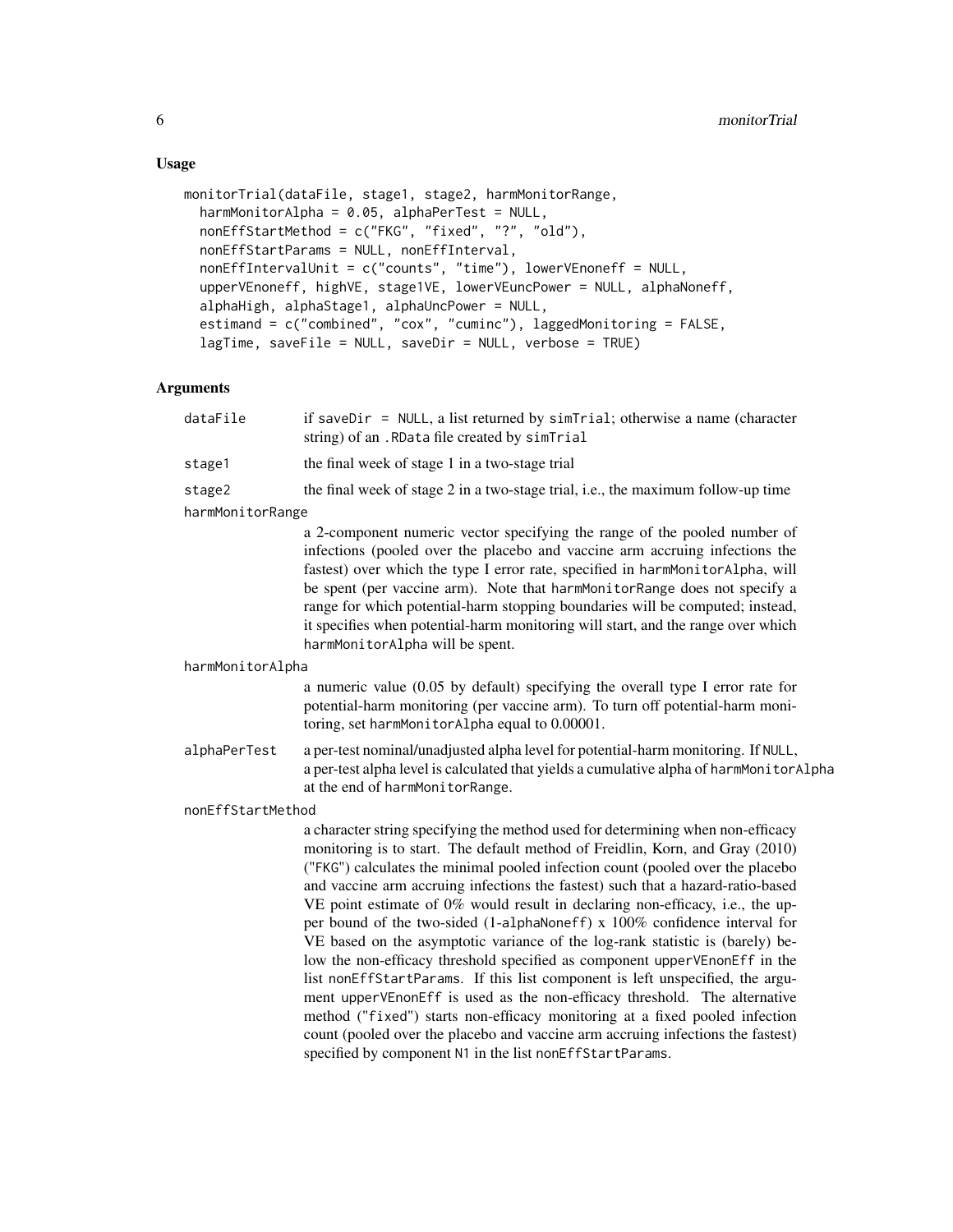### monitorTrial 7

| nonEffStartParams      |                                                                                                                                                                                                                                                                                                                                                                                                                                                                                          |
|------------------------|------------------------------------------------------------------------------------------------------------------------------------------------------------------------------------------------------------------------------------------------------------------------------------------------------------------------------------------------------------------------------------------------------------------------------------------------------------------------------------------|
|                        | a list with named components specifying parameters required by nonEffStartMethod<br>(NULL by default)                                                                                                                                                                                                                                                                                                                                                                                    |
|                        | nonEffInterval a numeric value (a number of infections or a number of weeks) specifying the<br>interval between two adjacent non-efficacy interim analyses                                                                                                                                                                                                                                                                                                                               |
| nonEffIntervalUnit     |                                                                                                                                                                                                                                                                                                                                                                                                                                                                                          |
|                        | a character string specifying whether intervals between two adjacent non-efficacy<br>interim analyses should be event-driven (default option "counts") or calendar<br>time-driven (option "time")                                                                                                                                                                                                                                                                                        |
| lowerVEnoneff          | specifies criterion 1 for declaring non-efficacy: the lower bound of the two-<br>sided (1-a1phaNoneff) x $100\%$ confidence interval(s) for the VE estimand(s)<br>lie(s) below lowerVEnoneff (typically set equal to 0). If NULL (default), this<br>criterion is ignored.                                                                                                                                                                                                                |
| upperVEnoneff          | specifies criterion 2 for declaring non-efficacy: the upper bound of the two-<br>sided (1-a1phaNoneff) x $100\%$ confidence interval(s) for the VE estimand(s)<br>lie(s) below upper VE none f f (typically a number in the $0-0.5$ range)                                                                                                                                                                                                                                               |
| highVE                 | specifies a criterion for declaring high-efficacy: the lower bound of the two-<br>sided (1-alphaHigh) x 100% confidence interval for the VE estimand lies above<br>highVE (typically a number in the 0.5–1 range). To turn off high efficacy moni-<br>toring, set highVE equal to 1.                                                                                                                                                                                                     |
| stage1VE               | specifies a criterion for advancement of a treatment's evaluation into Stage 2:<br>the lower bound of the two-sided (1-alphaStage1) x 100% confidence interval<br>for the VE estimand lies above stage1VE (typically set equal to 0)                                                                                                                                                                                                                                                     |
| <b>lowerVEuncPower</b> |                                                                                                                                                                                                                                                                                                                                                                                                                                                                                          |
|                        | a numeric vector with each component specifying a one-sided null hypothesis<br>H0: VE(0-stage1) $\leq$ lowerVEuncPower x 100%. Unconditional power (i.e.,<br>accounting for sequential monitoring) to reject each H0 is calculated, where the<br>rejection region is defined by the lower bound of the two-sided (1-a1phaUncPower)<br>x 100% confidence interval for the VE estimand being above the respective com-<br>ponent of lowerVEuncPower (typically values in the 0-0.5 range). |
| alphaNoneff            | one minus the nominal confidence level of the two-sided confidence interval<br>used for non-efficacy monitoring                                                                                                                                                                                                                                                                                                                                                                          |
| alphaHigh              | one minus the nominal confidence level of the two-sided confidence interval<br>used for high efficacy monitoring                                                                                                                                                                                                                                                                                                                                                                         |
| alphaStage1            | one minus the nominal confidence level of the two-sided confidence interval<br>used for determining whether a treatment's evaluation advances into Stage 2                                                                                                                                                                                                                                                                                                                               |
| alphaUncPower          | one minus the nominal confidence level of the two-sided confidence interval<br>used to test one-sided null hypotheses H0: $VE(0\textrm{-}stage1) \leq lower$ VEuncPower<br>x 100% against alternative hypotheses $H1$ : VE(0-stage1) > lowerVEuncPower<br>x 100%. The same nominal confidence level is applied for each component of<br>lowerVEuncPower.                                                                                                                                 |
| estimand               | a character string specifying the choice of VE estimand(s) used in non- and high<br>efficacy monitoring, advancement rule for Stage 2, and unconditional power cal-<br>culations. Three options are implemented: (1) the 'pure' Cox approach ("cox"),<br>where VE is defined as 1-hazard ratio (treatment/control) and estimated by the                                                                                                                                                  |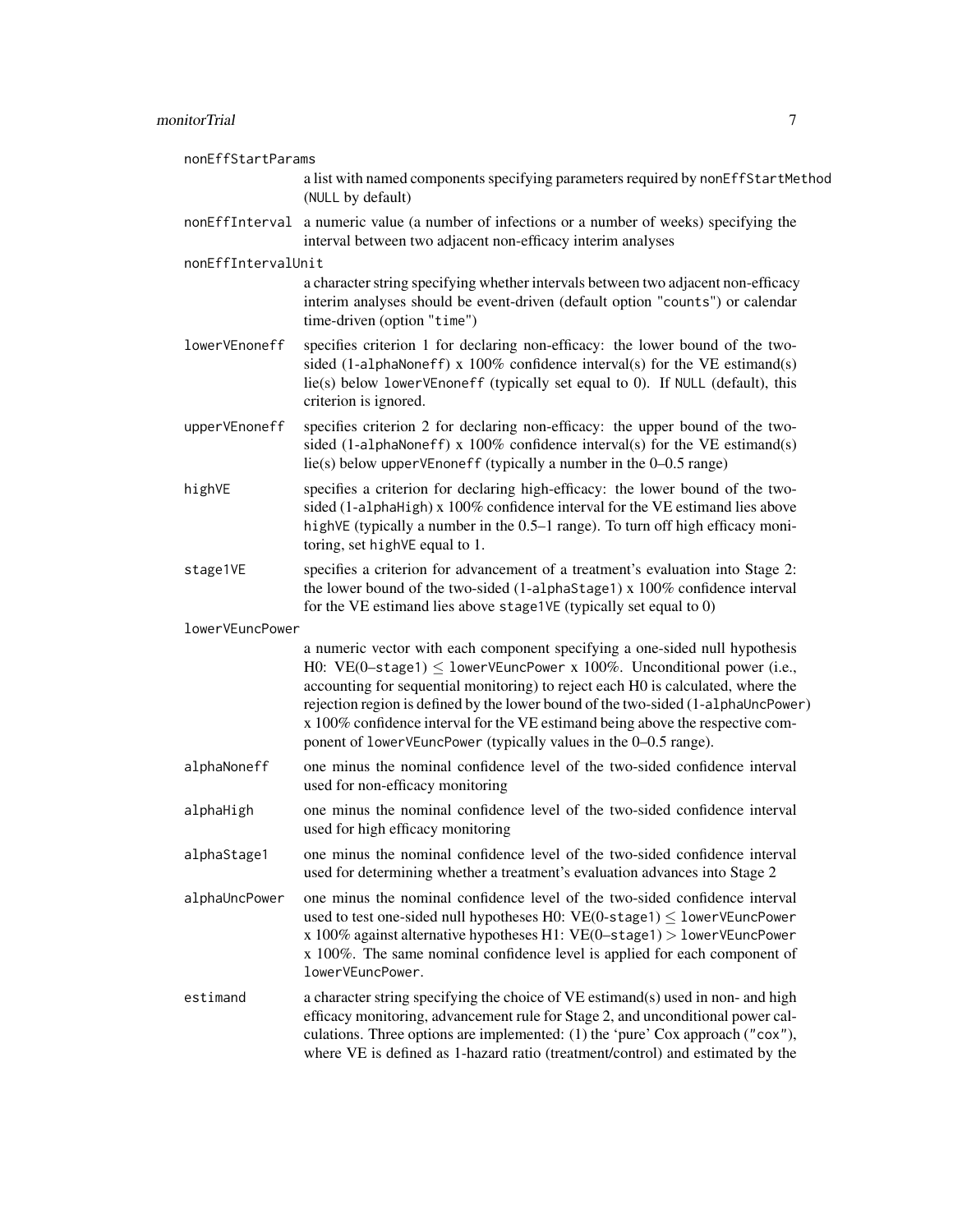|                  | maximum partial likelihood estimator in the Cox model; (2) the 'pure' cumula-<br>tive incidence-based approach ("cuminc"), where VE is defined as 1-cumulative<br>incidence ratio (treatment/control) and estimated by the transformation of the<br>Nelson-Aalen estimator for the cumulative hazard function; and (3) the com-<br>bined approach ("combined"), where both aforementioned VE estimands are<br>used for non-efficacy monitoring while the cumulative VE estimand is used for<br>all other purposes. Only the first three characters are necessary. |
|------------------|-------------------------------------------------------------------------------------------------------------------------------------------------------------------------------------------------------------------------------------------------------------------------------------------------------------------------------------------------------------------------------------------------------------------------------------------------------------------------------------------------------------------------------------------------------------------|
| laggedMonitoring |                                                                                                                                                                                                                                                                                                                                                                                                                                                                                                                                                                   |
|                  | a logical value (FALSE by default) indicating whether "per-protocol" non-efficacy<br>monitoring should additionally be conducted for events occurring after lagTime<br>weeks as a more conservative non-efficacy monitoring approach. If TRUE and<br>estimand = "combined", the cumulative VE estimand is considered only for<br>non-efficacy monitoring.                                                                                                                                                                                                         |
| lagTime          | a time point (in weeks) defining the per-protocol VE estimand, i.e., VE(lagTime-<br>stage1). This VE estimand is also used in "per-protocol" non-efficacy monitor-<br>ing if laggedMonitoring equals TRUE. It is typically chosen as the date of the<br>last immunization or the date of the visit following the last immunization.                                                                                                                                                                                                                               |
| saveFile         | a character string specifying the name of the output . RData file. If NULL (de-<br>fault), a default file name will be used.                                                                                                                                                                                                                                                                                                                                                                                                                                      |
| saveDir          | a character string specifying a path for dataFile. If supplied, the output is also<br>saved as an .RData file in this directory; otherwise the output is returned as a<br>list.                                                                                                                                                                                                                                                                                                                                                                                   |
| verbose          | a logical value indicating whether information on the output directory, file name,<br>and monitoring outcomes should be printed out (default is TRUE)                                                                                                                                                                                                                                                                                                                                                                                                             |

#### Details

All time variables use week as the unit of time. Month is defined as 52/12 weeks.

Potential harm monitoring starts at the harmMonitorRange[1]-th infection pooled over the placebo group and the vaccine regimen that accrues infections the fastest. The potential harm analyses continue at each additional infection until the first interim analysis for non-efficacy. The monitoring is implemented with exact one-sided binomial tests of H0:  $p \leq p0$  versus H1:  $p > p0$ , where p is the probability that an infected participant was assigned to the vaccine group, and  $p0$ is a fixed constant that represents the null hypothesis that an infection is equally likely to be assigned vaccine or placebo. Each test is performed at the same prespecified nominal/unadjusted alpha-level (alphaPerTest), chosen based on simulations such that, for each vaccine regimen, the overall type I error rate by the harmMonitorRange[2]-th arm-pooled infection (i.e., the probability that the potential harm boundary is reached when the vaccine is actually safe,  $p = p0$ ) equals harmMonitorAlpha.

Non-efficacy is defined as evidence that it is highly unlikely that the vaccine has a beneficial effect measured as  $VE(0 - stage1)$  of upperVEnoneff x 100% or more. The non-efficacy analyses for each vaccine regimen will start at the first infection (pooled over the vaccine and placebo arm) determined by nonEffStartMethod. Stopping for non-efficacy will lead to a reported twosided (1-alphaNoneff) x 100% CI for VE(0-stage1) with, optionally, the lower confidence bound below lowerVEnoneff and the upper confidence bound below upperVEnoneff, where estimand determines the choice of the VE(0–stage1) estimand. This approach is similar to the inefficacy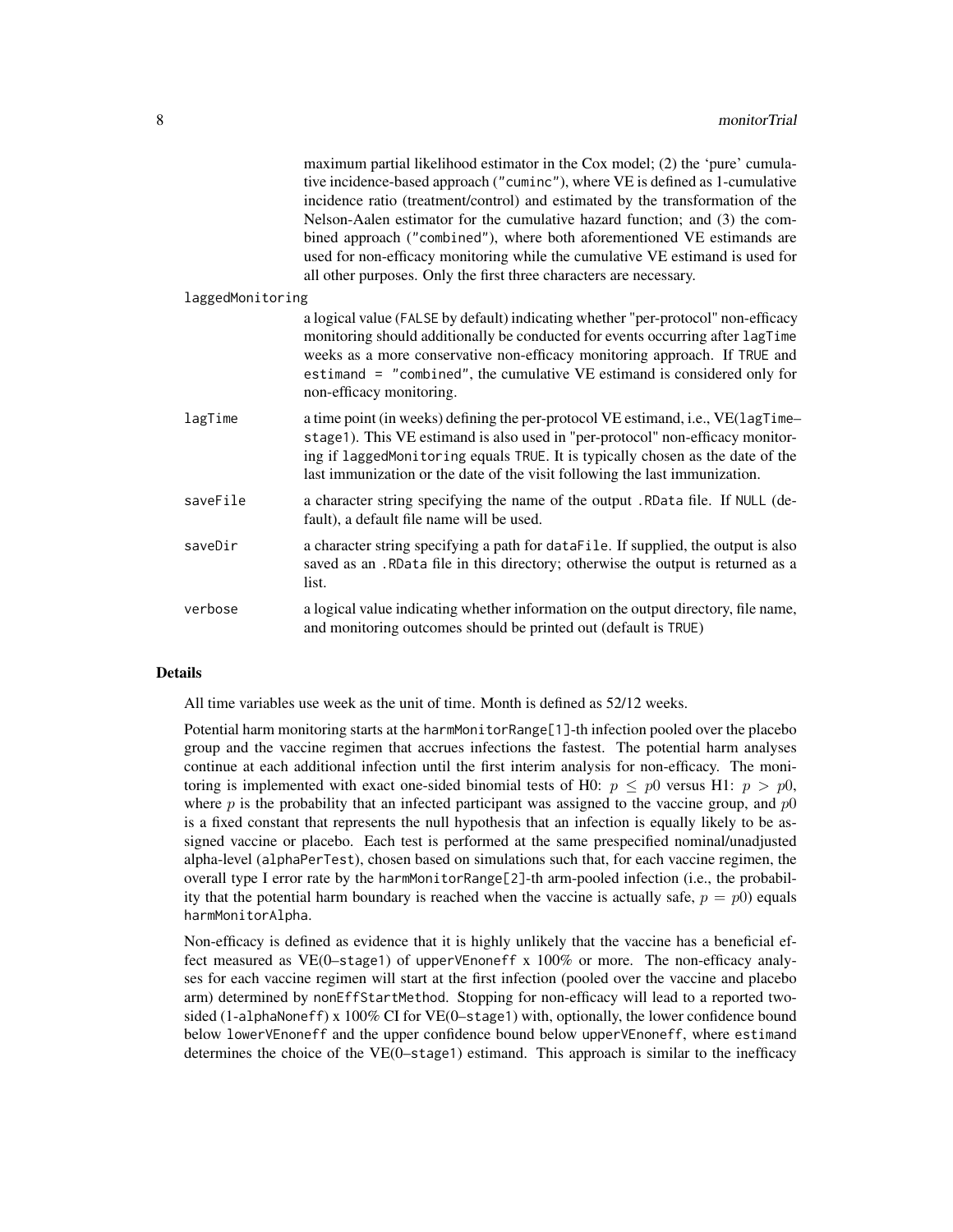#### monitorTrial 9

monitoring approach of Freidlin, Korn, and Gray (2010). If estimand = "combined", stopping for non-efficacy will lead to reported  $(1-aIphaNoneff)$  x  $100\%$  CIs for both VE parameters with, optionally, lower confidence bounds below lowerVEnoneff and upper confidence bounds below upperVEnoneff. If laggedMonitoring = TRUE, stopping for non-efficacy will lead to reported (1-alphaNoneff) x  $100\%$  CIs for both VE(0–stage1) and VE( $1$ agTime–stage1) with, optionally, lower confidence bounds below lowerVEnoneff and upper confidence bounds below upperVEnoneff.

High efficacy monitoring allows early detection of a highly protective vaccine if there is evidence that VE(0–stage2) > highVE x 100%. It is synchronized with non-efficacy monitoring during Stage 1, and a single high-efficacy interim analysis during Stage 2 is conducted halfway between the end of Stage 1 and the end of the trial. While monitoring for potential harm and non-efficacy restricts to stage1 infections, monitoring for high efficacy counts all infections during stage1 or stage2, given that early stopping for high efficacy would only be warranted under evidence for durability of the efficacy.

The following principles and rules are applied in the monitoring procedure:

- Exclude all follow-up data from the analysis post-unblinding (and include all data pre-unblinding).
- The monitoring is based on modified ITT analysis, i.e., all subjects documented to be free of the study endpoint at baseline are included and analyzed according to the treatment assigned by randomization, ignoring how many vaccinations they received (only pre-unblinding followup included).
- If a vaccine hits the harm boundary, immediately discontinue vaccinations and accrual into this vaccine arm, and unblind this vaccine arm (continue post-unblinded follow-up until the end of Stage 1 for this vaccine arm).
- If a vaccine hits the non-efficacy boundary, immediately discontinue vaccinations and accrual into this vaccine arm, keep blinded and continue follow-up until the end of Stage 1 for this vaccine arm.
- If and when the last vaccine arm hits the non-efficacy (or harm) boundary, discontinue vaccinations and accrual into this vaccine arm, and unblind (the trial is over, completed in Stage 1).
- Stage 1 for the whole trial is over on the earliest date of the two events: (1) all vaccine arms have hit the harm or non-efficacy boundary; and (2) the last enrolled subject in the trial reaches the final stage1 visit.
- Continue blinded follow-up until the end of Stage 2 for each vaccine arm that reaches the end of stage1 with a positive efficacy (as defined by stage1VE) or high efficacy (as defined by highVE) result.
- If at least one vaccine arm reaches the end of stage1 with a positive efficacy or high efficacy result, continue blinded follow-up in the placebo arm until the end of Stage 2.
- Stage 2 for the whole trial is over on the earliest date of the two events: (1) all subjects in the placebo arm and each vaccine arm that registered efficacy or high efficacy in stage1 have failed or been censored; and (2) all subjects in the placebo arm and each vaccine arm that registered efficacy or high efficacy in stage1 have completed the final stage2 visit.

The above rules have the following implications:

• If a vaccine hits the non-efficacy boundary but Stage 1 for the whole trial is not over, then one includes in the analysis all follow-up through the final stage1 visit for that vaccine regimen,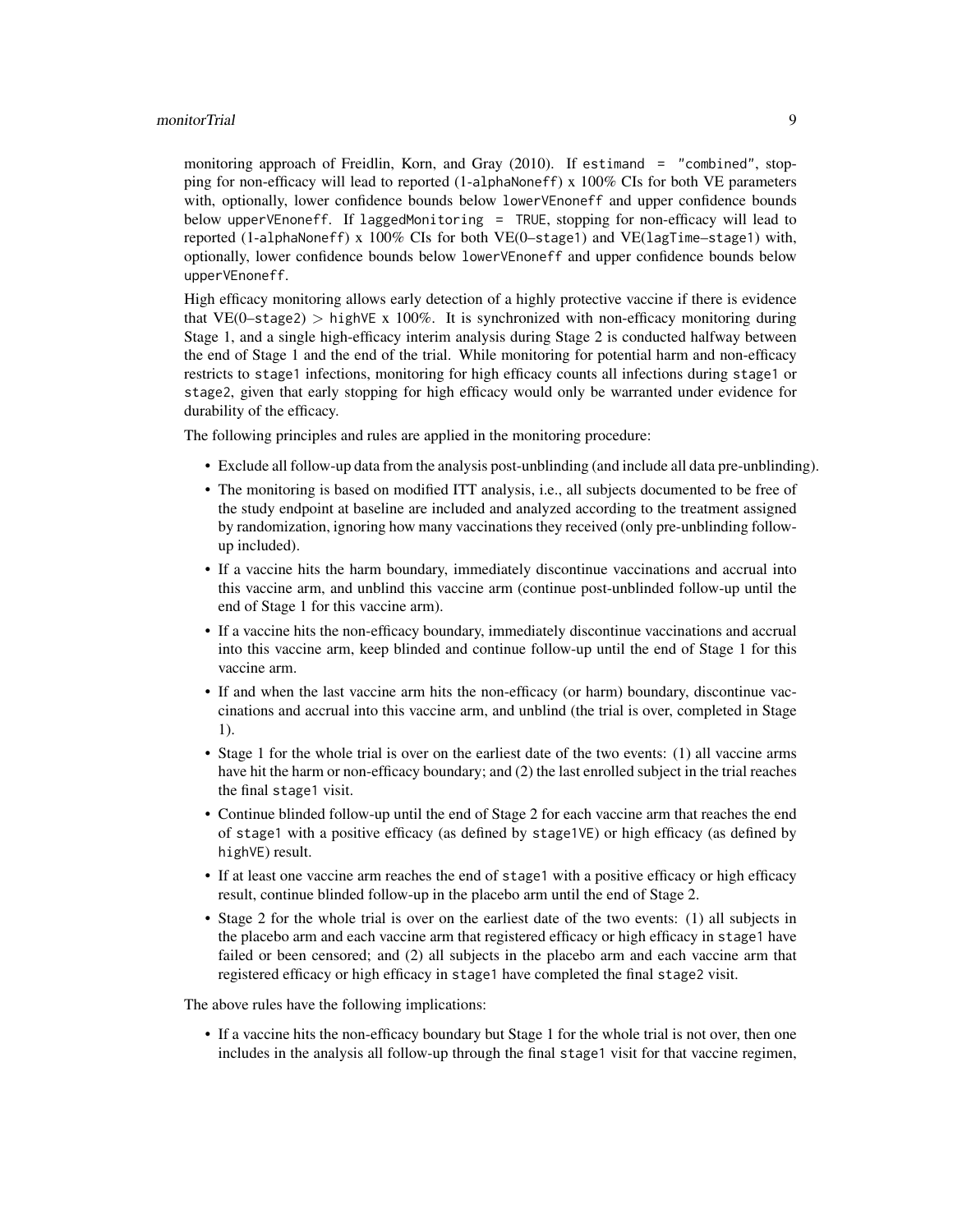<span id="page-9-0"></span>including all individuals accrued up through the date of hitting the non-efficacy boundary (which will be the total number accrued to this vaccine arm).

- If a vaccine hits the harm boundary, all follow-up information through the date of hitting the harm boundary is included for this vaccine; no follow-up data are included after this date.
- If and when the last vaccine arm hits the non-efficacy (or harm) boundary, all follow-up information through the date of hitting the non-efficacy (or harm) boundary is included for this vaccine; no follow-up data are included after this date.

#### Value

If saveDir (and, optionally saveFile) is specified, the output list (named out) is saved as an .RData file in saveDir (the path to saveDir is printed); otherwise it is returned. The output object is a list of length equal to the number of simulated trials, each of which is a list of length equal to the number of treatment arms, each of which is a list with (at least) the following components:

- boundHit: a character string stating the monitoring outcome in this treatment arm, i.e., one of "Harm", "NonEffInterim", "NonEffFinal", "Eff", or "HighEff". The first four outcomes can occur in Stage 1, whereas the last outcome can combine data over Stage 1 and Stage 2.
- stopTime: the time of hitting a stopping boundary since the first subject enrolled in the trial
- stopInfectCnt: the pooled number of infections at stopTime
- summObj: a data.frame containing summary information from each non-/high efficacy interim analysis
- finalHRci: the final CI for the hazard ratio, available if estimand!="cuminc" and there is at least 1 infection in each arm
- firstNonEffCnt: the number of infections that triggered non-efficacy monitoring (if available)
- totInfecCnt: the total number of stage1 (stage2 if boundHit = "HighEff") infections
- totInfecSplit: a table with the numbers of stage1 (stage2 if boundHit = "HighEff") infections in the treatment and control arm
- lastExitTime: the time between the first subject's enrollment and the last subject's exiting from the trial

#### References

Freidlin B., Korn E. L., and Gray R. (2010), A general inefficacy interim monitoring rule for randomized clinical trials. *Clinical Trials* 7(3):197-208.

#### See Also

[simTrial](#page-13-1), [censTrial](#page-1-1), and [rankTrial](#page-10-1)

#### Examples

```
simData <- simTrial(N=c(1000, rep(700, 2)), aveVE=seq(0, 0.4, by=0.2),
                    VEmodel="half", vePeriods=c(1, 27, 79), enrollPeriod=78,
                    enrollPartial=13, enrollPartialRelRate=0.5, dropoutRate=0.05,
                    infecRate=0.04, fuTime=156,
```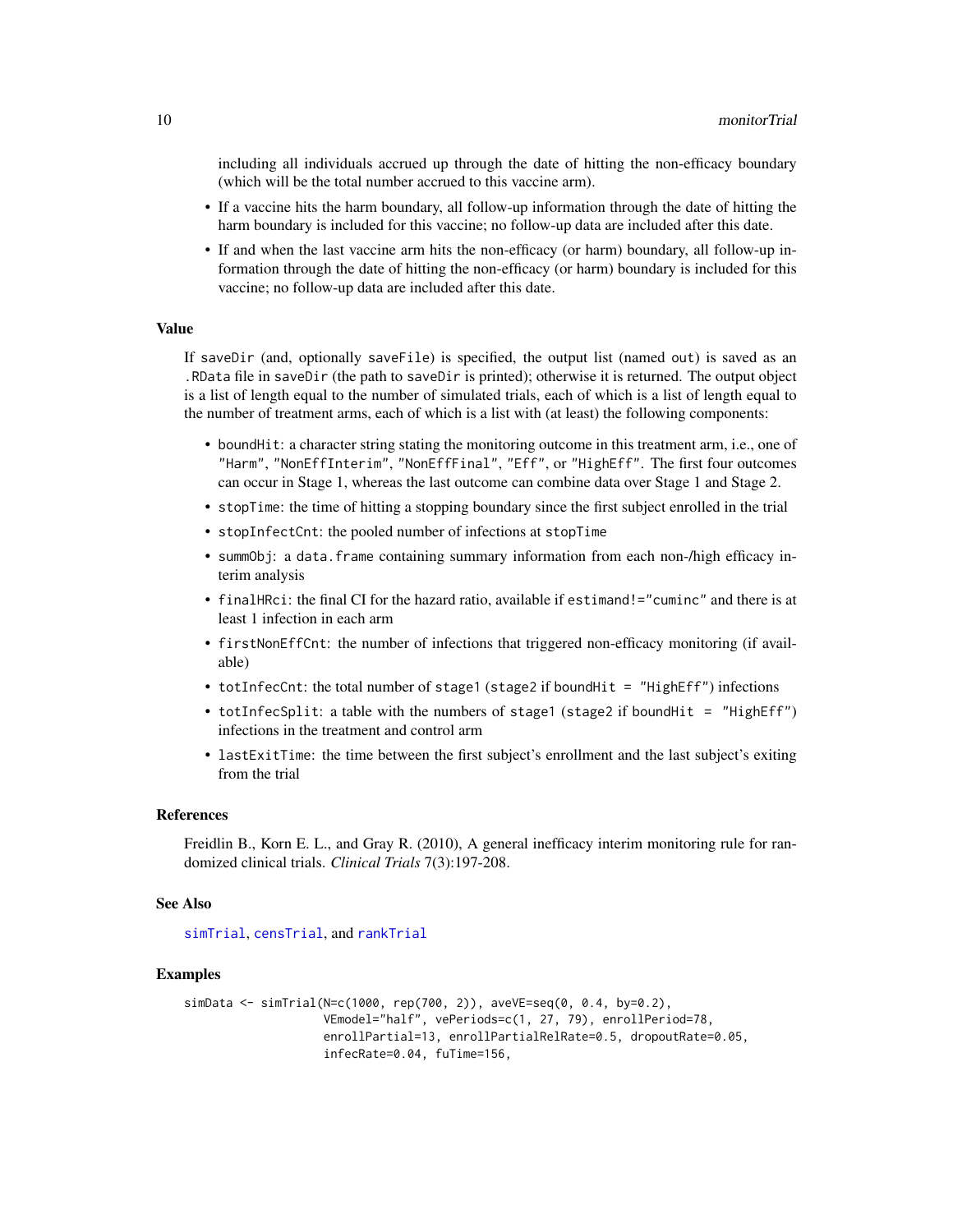```
visitSchedule=c(0, (13/3)*(1:4), seq(13*6/3, 156, by=13*2/3)),
                  missVaccProb=c(0,0.05,0.1,0.15), VEcutoffWeek=26, nTrials=5,
                  stage1=78, randomSeed=300)
monitorData <- monitorTrial(dataFile=simData, stage1=78, stage2=156,
                         harmMonitorRange=c(10,100), alphaPerTest=NULL,
                          nonEffStartMethod="FKG", nonEffInterval=20,
                          lowerVEnoneff=0, upperVEnoneff=0.4, highVE=0.7,
                          stage1VE=0, lowerVEuncPower=0, alphaNoneff=0.05,
                          alphaHigh=0.05, alphaStage1=0.05, alphaUncPower=0.05,
                          estimand="cuminc", lagTime=26)
### alternatively, to save the .RData output file (no '<-' needed):
###
### simTrial(N=c(1400, rep(1000, 2)), aveVE=seq(0, 0.4, by=0.2), VEmodel="half",
### vePeriods=c(1, 27, 79), enrollPeriod=78, enrollPartial=13,
### enrollPartialRelRate=0.5, dropoutRate=0.05, infecRate=0.04, fuTime=156,
### visitSchedule=c(0, (13/3)*(1:4), seq(13*6/3, 156, by=13*2/3)),
### missVaccProb=c(0,0.05,0.1,0.15), VEcutoffWeek=26, nTrials=30,
### stage1=78, saveDir="./", randomSeed=300)
###
### monitorTrial(dataFile=
### "simTrial_nPlac=1400_nVacc=1000_1000_aveVE=0.2_0.4_infRate=0.04.RData",
### stage1=78, stage2=156, harmMonitorRange=c(10,100), alphaPerTest=NULL,
### nonEffStartMethod="FKG", nonEffInterval=20, lowerVEnoneff=0,
### upperVEnoneff=0.4, highVE=0.7, stage1VE=0, lowerVEuncPower=0,
### alphaNoneff=0.05, alphaHigh=0.05, alphaStage1=0.05, alphaUncPower=0.05,
### estimand="cuminc", lagTime=26, saveDir="./")
```
<span id="page-10-1"></span>rankTrial *Ranking and Selection, and Head-to-Head Comparison of Individual and Pooled Treatment Arms*

#### **Description**

rankTrial assesses the probability of correctly selecting the winning most efficacious (individual and/or pooled) treatment arm, and assesses power to detect relative treatment efficacy in head-tohead comparisons of (individual and/or pooled) treatment arms.

#### Usage

```
rankTrial(censFile, idxHighestVE, headHead = NULL, poolHead = NULL,
 lowerVE, stage1, stage2, alpha, saveDir = NULL, verbose = TRUE)
```

| censFile | if saveDir = NULL, a list returned by censTrial; otherwise a name (character |
|----------|------------------------------------------------------------------------------|
|          | string) of an .RData file created by censTrial                               |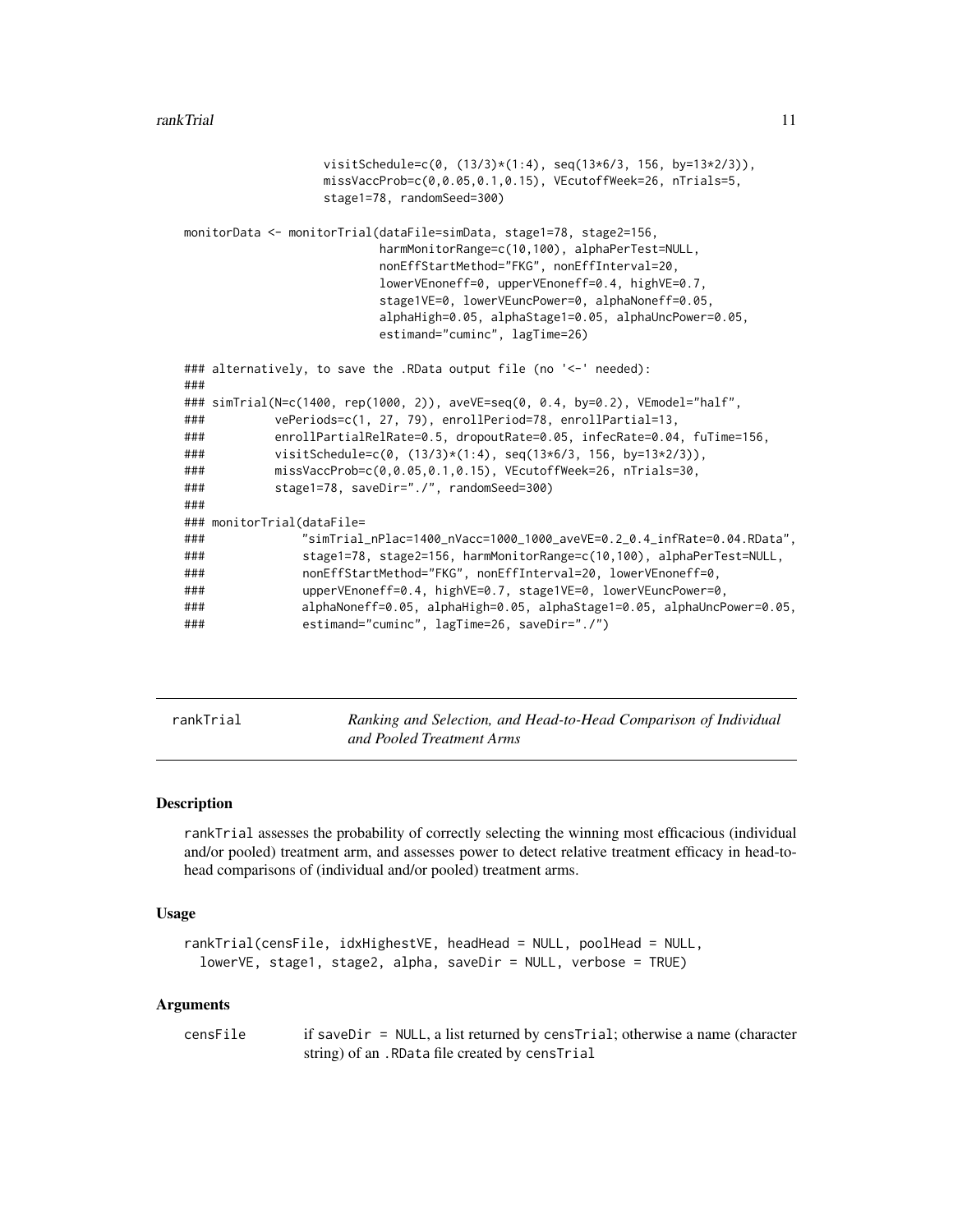| idxHighestVE | an integer value identifying the treatment (vaccine) arm with the true highest<br>$VE(0 - stage2)$                                                                                                                                                                                                                                                   |
|--------------|------------------------------------------------------------------------------------------------------------------------------------------------------------------------------------------------------------------------------------------------------------------------------------------------------------------------------------------------------|
| headHead     | a matrix ( $ncol = 2$ ) of treatment arm indices for head-to-head comparisons,<br>where the treatment with higher efficacy is listed first in each row                                                                                                                                                                                               |
| poolHead     | a matrix (ncol equals 3 or 4) of treatment arm indices for pooled-arm compar-<br>isons, where the pooled treatment with higher efficacy pooled over the first two<br>columns is compared with the (pooled) treatment defined by columns 3 and on-<br>ward. Ranking and selection of pooled arms is performed separately for each<br>row of poolHead. |
| lowerVE      | a numeric value defining a 'winning' treatment arm as one with sufficient evi-<br>dence for rejecting the null hypothesis H0: VE(0-stage1) $\leq$ lowerVE x 100%<br>(typically set equal to $0$ )                                                                                                                                                    |
| stage1       | the final week of stage 1 in a two-stage trial                                                                                                                                                                                                                                                                                                       |
| stage2       | the final week of stage 2 in a two-stage trial, i.e., the maximum follow-up time                                                                                                                                                                                                                                                                     |
| alpha        | one minus the nominal confidence level of the two-sided confidence interval<br>used for testing a null hypothesis H0: VE(0-stage1) $\leq b \times 100\%$ against an<br>alternative hypothesis H1: VE(0-stage1) $> b \times 100\%$                                                                                                                    |
| saveDir      | a character string specifying a path for censFile. If supplied, the output is also<br>saved as an .RData file in this directory; otherwise the output is returned as a<br>list.                                                                                                                                                                      |
| verbose      | a logical value indicating whether information on the output directory and file<br>name should be printed out (default is TRUE)                                                                                                                                                                                                                      |

#### Details

All time variables use week as the unit of time. Month is defined as 52/12 weeks.

The probability of correct treatment selection is defined as the probability that the treatment arm with the highest estimated  $VE(0 - stage2)$  is the one with the true highest  $VE(0 - stage2)$  and, for this treatment arm, the null hypothesis H0: VE(0–stage1)  $\leq$  lowerVE x 100% is rejected. If poolHead is specified, the probability of correct pooled treatment selection is assessed for each set of two pooled treatment arms.

 $VE(0-t)$  is estimated as one minus the ratio of Nelson-Aalen-based cumulative incidence functions. The null hypothesis H0:  $VE(0-t) \leq b \times 100\%$  is rejected if the lower bound of the two-sided (1alpha) x  $100\%$  confidence interval for VE(0–t) lies above b.

For head-to-head individual and pooled treatment comparisons, powers to reject the null hypotheses that relative VE(0–stage1)  $\leq 0\%$  and relative VE(0–stage2)  $\leq 0\%$  are assessed using the aforementioned testing rule.

#### Value

If saveDir is specified, the output list (named out) is saved as an .RData file in saveDir (the path to saveDir is printed); otherwise it is returned. The output object is a list with the following components:

• rankSelectPw: the probability of correct selection of the winning most efficacious individual treatment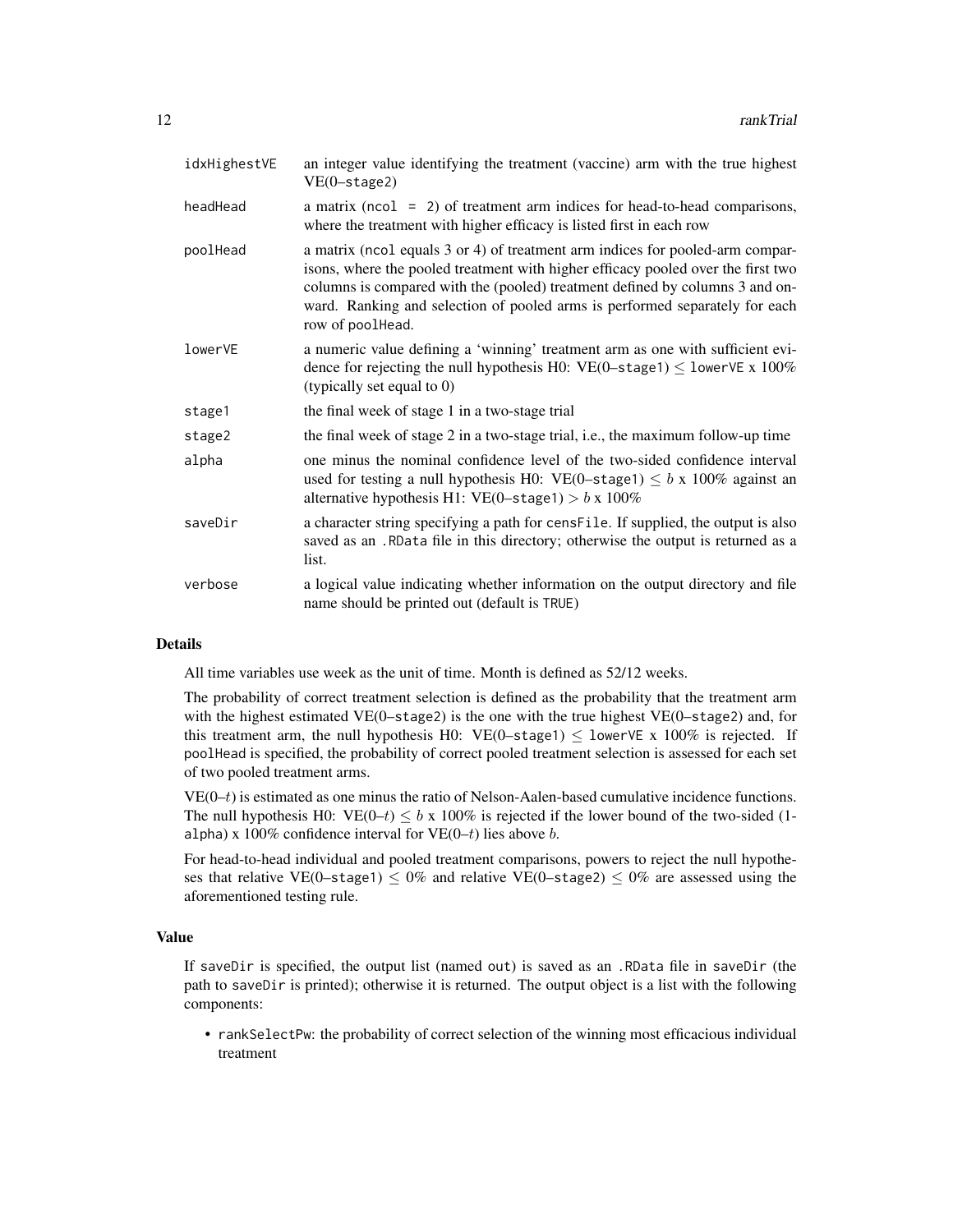#### <span id="page-12-0"></span>rankTrial 13

- headHeadPw: if headHead is specified, a matrix of powers to detect relative VE(0–stage1) (column 1) and relative VE(0–stage2) (column 2) in head-to-head comparisons of individual treatment arms
- poolRankSelectPw: if poolHead is specified, a numeric vector of the probabilities of correct selection of the winning most efficacious pooled treatment for each set of pooled treatments
- poolHeadPw: if poolHead is specified, a matrix of powers to detect relative VE(0–stage1) (column 1) and relative VE(0–stage2) (column 2) in head-to-head comparisons of pooled treatment arms

#### See Also

[simTrial](#page-13-1), [monitorTrial](#page-4-1), and [censTrial](#page-1-1)

#### Examples

```
simData <- simTrial(N=c(1000, rep(700, 2)), aveVE=seq(0, 0.4, by=0.2),
                   VEmodel="half", vePeriods=c(1, 27, 79), enrollPeriod=78,
                   enrollPartial=13, enrollPartialRelRate=0.5, dropoutRate=0.05,
                   infecRate=0.04, fuTime=156,
                   visitSchedule=c(0, (13/3)*(1:4), seq(13*6/3, 156, by=13*2/3)),
                   missVaccProb=c(0,0.05,0.1,0.15), VEcutoffWeek=26, nTrials=5,
                   stage1=78, randomSeed=300)
monitorData <- monitorTrial(dataFile=simData, stage1=78, stage2=156,
                           harmMonitorRange=c(10,100), alphaPerTest=NULL,
                           nonEffStartMethod="FKG", nonEffInterval=20,
                           lowerVEnoneff=0, upperVEnoneff=0.4,
                           highVE=0.7, stage1VE=0, lowerVEuncPower=0,
                           alphaNoneff=0.05, alphaHigh=0.05, alphaStage1=0.05,
                           alphaUncPower=0.05, estimand="cuminc", lagTime=26)
censData <- censTrial(dataFile=simData, monitorFile=monitorData, stage1=78, stage2=156)
rankData <- rankTrial(censFile=censData, idxHighestVE=2,
                     headHead=matrix(2:1, nrow=1, ncol=2), lowerVE=0, stage1=78,
                     stage2=156, alpha=0.05)
### alternatively, to save the .RData output file (no '<-' needed):
###
### simTrial(N=c(1400, rep(1000, 2)), aveVE=seq(0, 0.4, by=0.2), VEmodel="half",
### vePeriods=c(1, 27, 79), enrollPeriod=78, enrollPartial=13,
### enrollPartialRelRate=0.5, dropoutRate=0.05, infecRate=0.04, fuTime=156,
### visitSchedule=c(0, (13/3)*(1:4), seq(13*6/3, 156, by=13*2/3)),
### missVaccProb=c(0,0.05,0.1,0.15), VEcutoffWeek=26, nTrials=30,
### stage1=78, saveDir="./", randomSeed=300)
###
### monitorTrial(dataFile=
### "simTrial_nPlac=1400_nVacc=1000_1000_aveVE=0.2_0.4_infRate=0.04.RData",
### stage1=78, stage2=156, harmMonitorRange=c(10,100), alphaPerTest=NULL,
### nonEffStartMethod="FKG", nonEffInterval=20,
```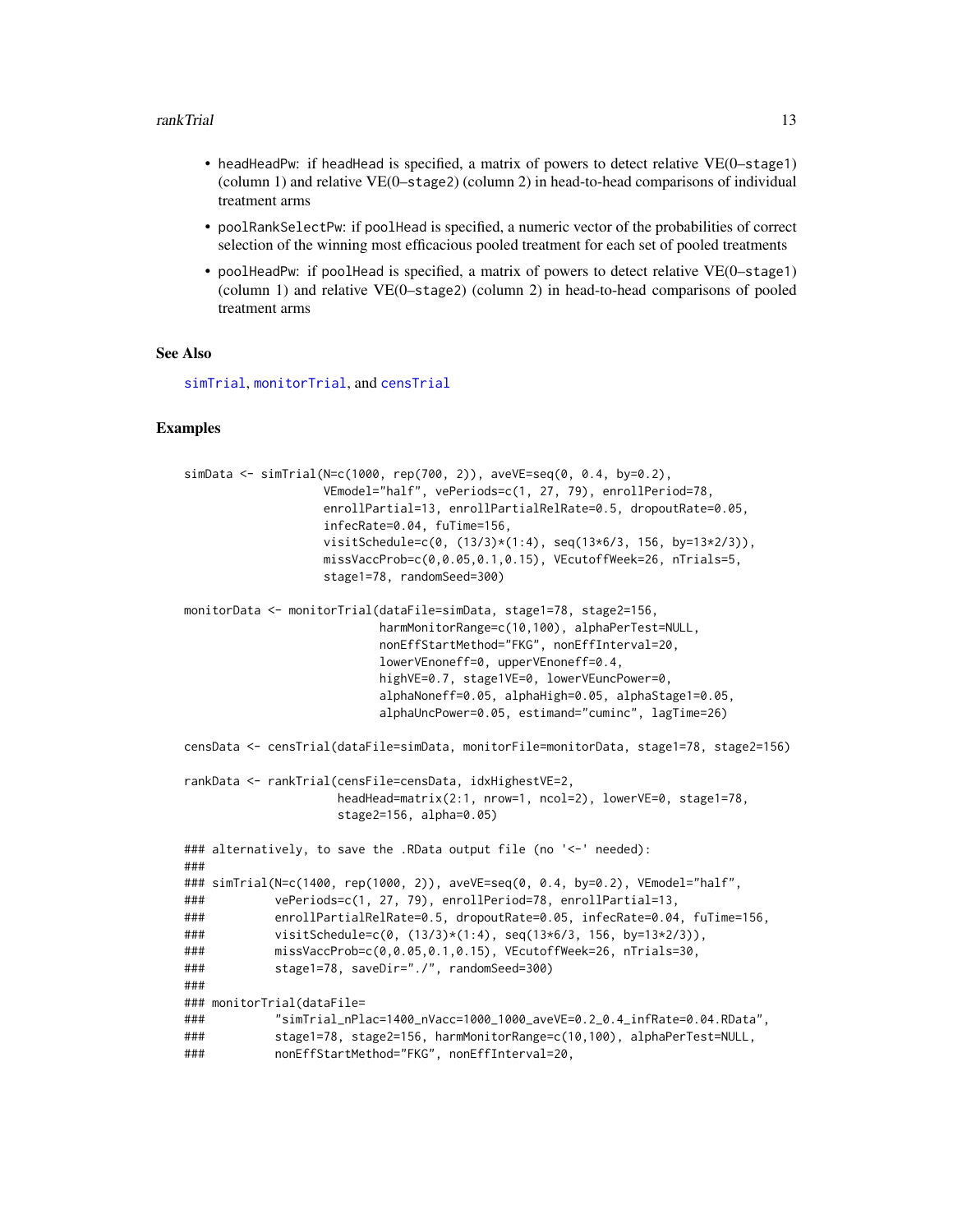```
### lowerVEnoneff=0, upperVEnoneff=0.4, highVE=0.7, stage1VE=0,
### lowerVEuncPower=0, alphaNoneff=0.05, alphaHigh=0.05, alphaStage1=0.05,
### alphaUncPower=0.05, estimand="cuminc", lagTime=26, saveDir="./")
###
### censTrial(dataFile=
### "simTrial_nPlac=1400_nVacc=1000_1000_aveVE=0.2_0.4_infRate=0.04.RData",
### monitorFile=
### "monitorTrial_nPlac=1400_nVacc=1000_1000_aveVE=0.2_0.4_infRate=0.04_cuminc.RData",
### stage1=78, stage2=156, saveDir="./")
###
### rankTrial(censFile=
### "trialDataCens_nPlac=1400_nVacc=1000_1000_aveVE=0.2_0.4_infRate=0.04_cuminc.RData",
### idxHighestVE=2, headHead=matrix(2:1, nrow=1, ncol=2), lowerVE=0, stage1=78,
### stage2=156, alpha=0.05, saveDir="./")
```
<span id="page-13-1"></span>simTrial *Simulation of Multi-Arm Randomized Phase IIb/III Efficacy Trials with Time-to-Event Endpoints*

#### **Description**

simTrial generates independent time-to-event data-sets according to a user-specified trial design. The user makes assumptions about the enrollment, dropout, and infection processes in each treatment arm.

#### Usage

```
simTrial(N, aveVE, VEmodel = c("half", "constant"), vePeriods,
 enrollPeriod, enrollPartial, enrollPartialRelRate, dropoutRate,
  infecRate, fuTime, visitSchedule, missVaccProb = NULL, VEcutoffWeek,
  nTrials, blockSize = NULL, stage1, saveFile = NULL, saveDir = NULL,
  verbose = TRUE, randomSeed = NULL)
```

| N       | a numeric vector specifying the numbers of enrolled trial participants per treat-<br>ment arm. The length of N equals the total number of treatment arms, and the<br>first component of N represents the control arm.                                                                                                                                                                                       |
|---------|-------------------------------------------------------------------------------------------------------------------------------------------------------------------------------------------------------------------------------------------------------------------------------------------------------------------------------------------------------------------------------------------------------------|
| aveVE   | a numeric vector containing, for each treatment arm in N, a time-averaged vac-<br>cine efficacy (VE), defined as the weighted average of VEs in the time intervals<br>specified by vePeriods. If $VEmodel = "half", VE$ is halved in the initial inter-<br>val, the full VE is applied in the second interval, and ave VE is applied thereafter.<br>The components of N and aveVE correspond to each other. |
| VEmodel | a character string specifying whether VE is assumed constant over time (op-<br>tion "constant") or halved in the initial time interval as defined in vePeriods<br>(option "half"). Only the first character is necessary.                                                                                                                                                                                   |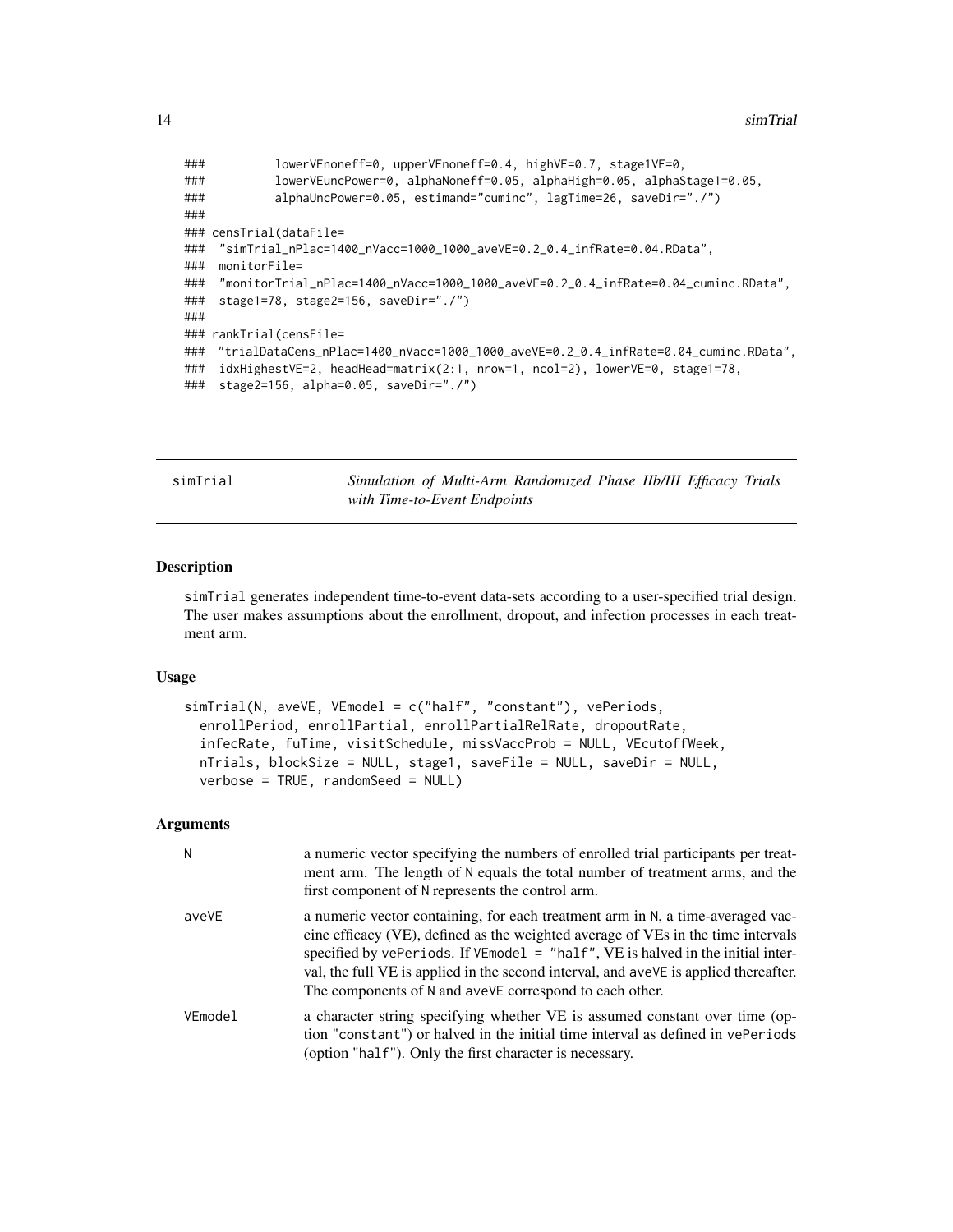#### simTrial the contract of the contract of the contract of the contract of the contract of the contract of the contract of the contract of the contract of the contract of the contract of the contract of the contract of the c

| vePeriods            | a numeric vector defining start times (in weeks) of time intervals with (poten-<br>tially) distinct VE levels depending on the choice of the VEmodel                                                                                                                                                                                                                                                       |
|----------------------|------------------------------------------------------------------------------------------------------------------------------------------------------------------------------------------------------------------------------------------------------------------------------------------------------------------------------------------------------------------------------------------------------------|
| enrollPeriod         | the final week of the enrollment period                                                                                                                                                                                                                                                                                                                                                                    |
| enrollPartial        | the final week of the portion of the enrollment period with a reduced enrollment<br>rate defined by enrollPartialRelRate                                                                                                                                                                                                                                                                                   |
| enrollPartialRelRate |                                                                                                                                                                                                                                                                                                                                                                                                            |
|                      | a non-negative value characterizing the fraction of the weekly enrollment rate<br>governing enrollment from week 1 until week enrollPartial                                                                                                                                                                                                                                                                |
| dropoutRate          | a (prior) annual dropout rate                                                                                                                                                                                                                                                                                                                                                                              |
| infecRate            | a (prior) annual infection rate in the control arm                                                                                                                                                                                                                                                                                                                                                         |
| fuTime               | a follow-up time (in weeks) of each participant                                                                                                                                                                                                                                                                                                                                                            |
| visitSchedule        | a numeric vector listing the visit weeks at which testing for the endpoint is con-<br>ducted                                                                                                                                                                                                                                                                                                               |
| missVaccProb         | a numeric vector with conditional probabilities of having missed a vaccination<br>given the follow-up time exceeds VEcutoffWeek weeks. For each component, a<br>separate per-protocol indicator is generated. Each per-protocol cohort includes<br>subjects with (i) a non-missing vaccination, and (ii) follow-up time exceeding<br>VEcutoffWeek weeks. If NULL, no per-protocol indicators are included. |
| VEcutoffWeek         | a time cut-off (in weeks); the follow-up time exceeding VEcutoffWeek weeks is<br>required for inclusion in the per-protocol cohort                                                                                                                                                                                                                                                                         |
| nTrials              | the number of trials to be simulated                                                                                                                                                                                                                                                                                                                                                                       |
| blockSize            | a constant block size to be used in permuted-block randomization. The choice<br>of blockSize requires caution to achieve the desired balance of treatment as-<br>signments within a block.                                                                                                                                                                                                                 |
| stage1               | the final week of stage 1 in a two-stage trial                                                                                                                                                                                                                                                                                                                                                             |
| saveFile             | a character string specifying the name of the output . RData file. If NULL (de-<br>fault), a default file name will be used.                                                                                                                                                                                                                                                                               |
| saveDir              | a character string specifying a path for the output directory. If supplied, the<br>output is saved as an . RData file in the directory; otherwise the output is returned<br>as a list.                                                                                                                                                                                                                     |
| verbose              | a logical value indicating whether information on the output directory and file<br>name should be printed out (default is TRUE)                                                                                                                                                                                                                                                                            |
| randomSeed           | sets seed of the random number generator for simulation reproducibility                                                                                                                                                                                                                                                                                                                                    |

#### Details

All time variables use week as the unit of time. Month is defined as 52/12 weeks.

The prior weekly enrollment rate is calculated based on the duration of the enrollment periods with reduced/full enrollment rates and the total number of subjects to be enrolled.

The weekly enrollment, dropout and infection rates used for generating trial data are sampled from specified prior distributions (the prior annual dropout and infection probabilities are specified by the user). The default choice considers non-random point-mass distributions, i.e., the prior rates directly govern the accumulation of trial data.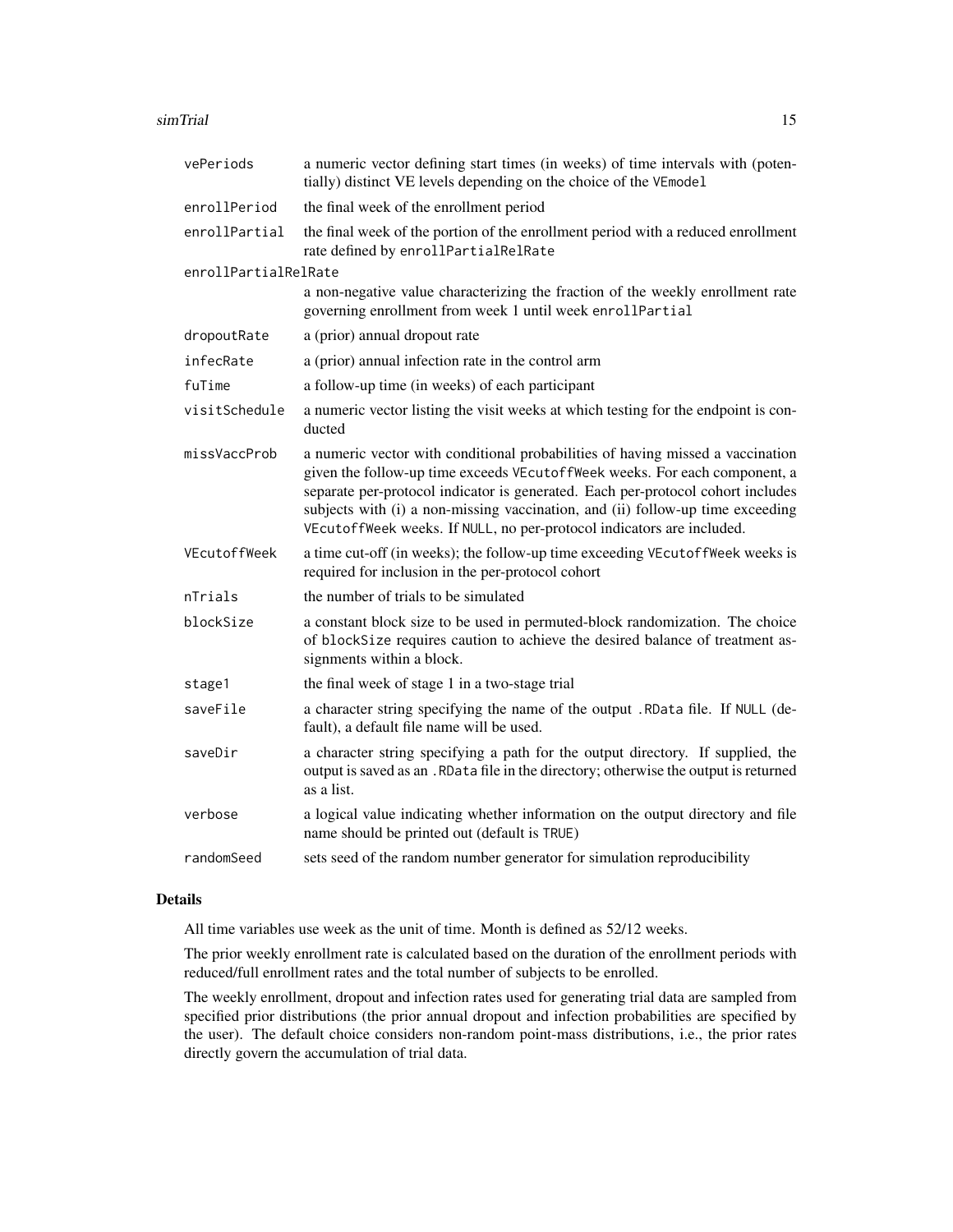Subjects' enrollment is assumed to follow a Poisson process with a time-varying rate (the argument enrollPartialRelRate characterizes a reduced enrollment rate applied to weeks 1 through enrollPartial, i.e., full enrollment starts at week enrollPartial+1). The number of enrolled subjects is determined by the vector N.

Dropout times are assumed to follow an exponential distribution where the probability of a dropout within 1 week is equal to dropout Rate/52.

Permuted-block randomization is used for assigning treatment labels. If left unspecified by the user, an appropriate block size, no smaller than 10, will computed and used. The function getBlockSize can be used to determine appropriate block sizes (see help(getBlockSize)).

Infection times are generated following the VE schedule characterized by aveVE, VEmodel and vePeriods. Independent exponential times are generated within each time period of constant VE, and their minimum specifies the right-censored infection time. Exponential rates are chosen that satisfy the user-specified requirements on the treatment- and time-period-specific probabilities of an infection within 1 week (in the control arm, the infection probability within 1 week uniformly equals infecRate/52).

Infection diagnosis times are calculated according to the visitSchedule. The observed follow-up time is defined as the minumum of the infection diagnosis time, dropout time, and fuTime.

#### Value

If saveDir is specified, the output list (named trialObj) is saved as an .RData file (the output directory path is printed); otherwise it is returned. The output object is a list with the following components:

- trialData: a list with nTrials components each of which is a data.frame with at least the variables trt, entry, exit, and event storing the treatment assignments, enrollment times, study exit times, and event indicators, respectively. The observed follow-up times can be recovered as exit - entry. Indicators of belonging to the per-protocol cohort (named pp1, pp2, etc.) are included if missVaccProb is specified.
- NinfStage1: a list whose components are numeric vectors with the numbers of stage1 infections by treatment  $(1] =$  control arm) for each simulated trial
- nTrials: the number of simulated trials
- N: the total number of enrolled trial participants
- nArms: the number of treatment arms
- trtAssgnProbs: a numeric vector containing the treatment assignment probabilities
- blockSize: the block size used for treatment assignment
- fuTime: the follow-up time (in weeks) of each participant
- rates: a list with three components: the prior weekly enrollment rate (enrollment), the prior probability of dropout within 1 week (dropout), and the prior probability of infection within 1 week (infection)
- enrollSchedule: a data.frame summarizing information on enrollment periods and corresponding relative enrollment rates (relative to the weekly "base" enrollment rate). The column names are start, end, and relativeRates.
- VEs: a list with components being numeric vectors containing VE levels assumed within time periods defined by vePeriods for each active treatment arm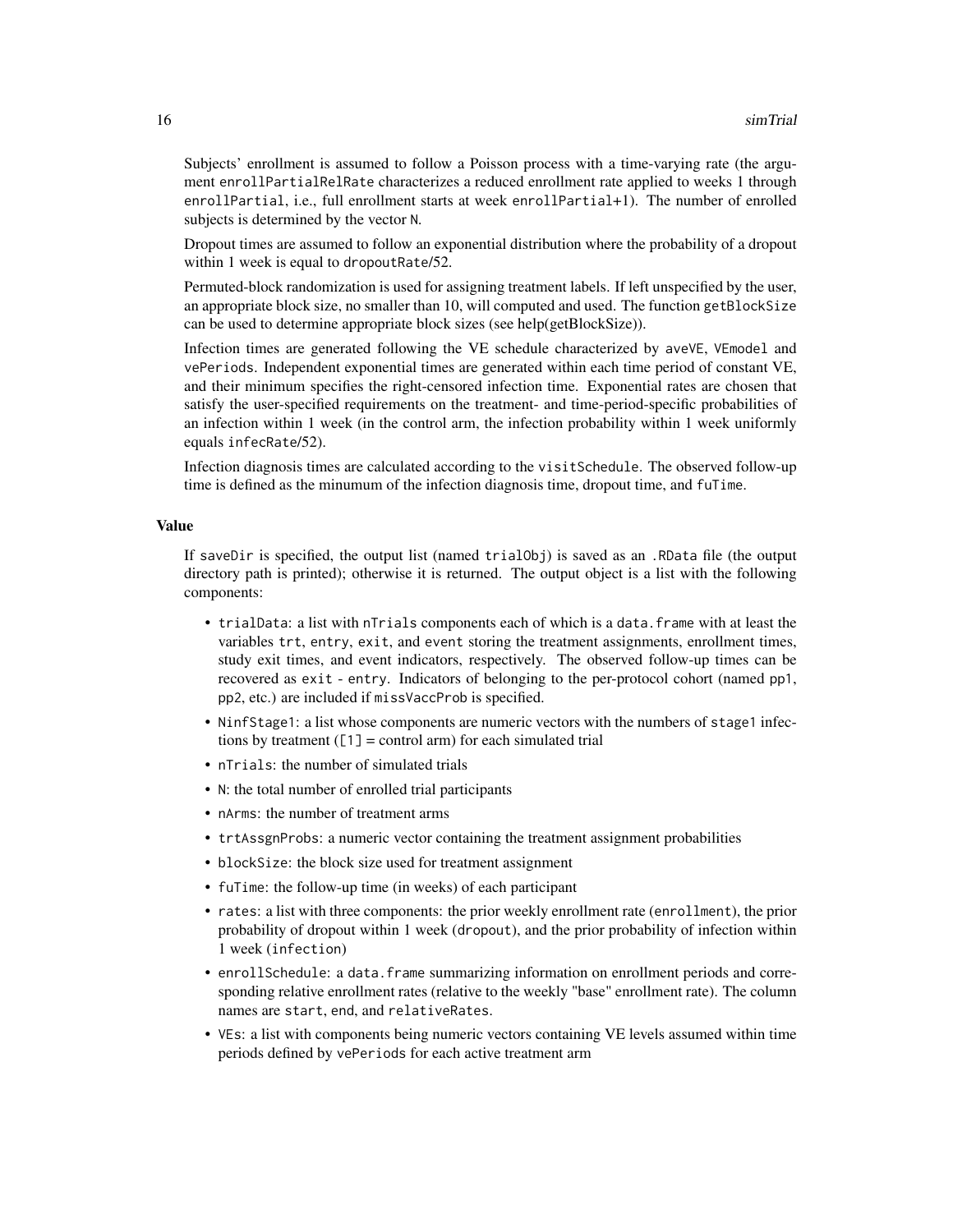#### <span id="page-16-0"></span>VEpowerPP 17

- infecRates: a data.frame summarizing information on time periods of distinct VE across all treatment arms. The variables trt, start, end, and relRate carry treatment assignment labels, first and last week of a time interval, and the pertaining assumed hazard ratio in the given interval.
- randomSeed: the set seed of the random number generator for simulation reproducibility

#### See Also

[monitorTrial](#page-4-1), [censTrial](#page-1-1), and [rankTrial](#page-10-1)

#### Examples

```
simData <- simTrial(N=c(1000, rep(700, 2)), aveVE=seq(0, 0.4, by=0.2),
                   VEmodel="half", vePeriods=c(1, 27, 79), enrollPeriod=78,
                   enrollPartial=13, enrollPartialRelRate=0.5, dropoutRate=0.05,
                   infecRate=0.04, fuTime=156,
                   visitSchedule=c(0, (13/3)*(1:4), seq(13*6/3, 156, by=13*2/3)),
                   missVaccProb=c(0,0.05,0.1,0.15), VEcutoffWeek=26, nTrials=5,
                   blockSize=30, stage1=78, randomSeed=300)
### alternatively, to save the .RData output file (no '<-' needed):
###
### simTrial(N=c(1400, rep(1000, 2)), aveVE=seq(0, 0.4, by=0.2), VEmodel="half",
### vePeriods=c(1, 27, 79), enrollPeriod=78, enrollPartial=13,
### enrollPartialRelRate=0.5, dropoutRate=0.05, infecRate=0.04, fuTime=156,
### visitSchedule=c(0, (13/3)*(1:4), seq(13*6/3, 156, by=13*2/3)),
### missVaccProb=c(0,0.05,0.1,0.15), VEcutoffWeek=26, nTrials=5,
### blockSize=30, stage1=78, saveDir="./", randomSeed=300)
```
VEpowerPP *Unconditional Power to Detect Positive Treatment Efficacy in a Per-Protocol Cohort*

#### Description

VEpowerPP computes unconditional power to detect positive treatment (vaccine) efficacy in perprotocol cohorts identified in simTrial-generated data-sets.

#### Usage

```
VEpowerPP(dataList, lowerVEuncPower, alphaUncPower, VEcutoffWeek, stage1,
  outName = NULL, saveDir = NULL, verbose = TRUE)
```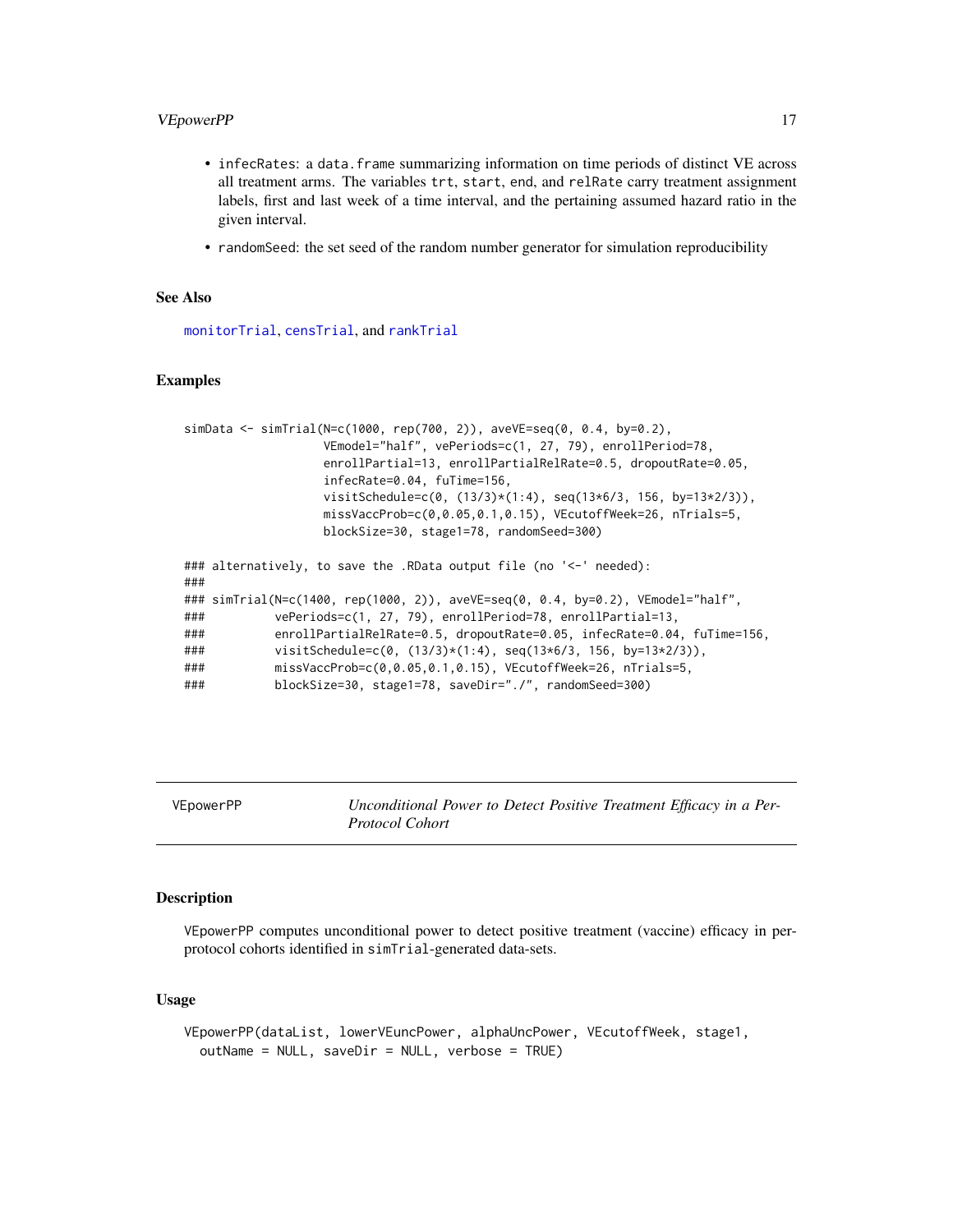#### **Arguments**

| dataList        | if saveDir = $NULL$ , a list of objects (lists) returned by censTrial; otherwise a<br>list of . RData file names (character strings) generated by censTrial                                                                                                                                                                                                                                                                                                                        |
|-----------------|------------------------------------------------------------------------------------------------------------------------------------------------------------------------------------------------------------------------------------------------------------------------------------------------------------------------------------------------------------------------------------------------------------------------------------------------------------------------------------|
| lowerVEuncPower |                                                                                                                                                                                                                                                                                                                                                                                                                                                                                    |
|                 | a numeric value specifying a one-sided null hypothesis H0: VE(VEcutoffWeek-<br>stage1) $\leq$ lowerVEuncPower x 100%. Unconditional power (i.e., accounting<br>for sequential monitoring) to reject H0 in the per-protocol cohort is calculated,<br>where the rejection region is defined by the lower bound of the two-sided (1-<br>alphaUncPower) x 100% confidence interval for VE(VEcutoffWeek-stage1)<br>being above lowerVEuncPower (typically a number in the 0–0.5 range). |
| alphaUncPower   | one minus the nominal confidence level of the two-sided confidence interval<br>used to test the one-sided null hypothesis H0: VE(VEcutoffWeek-stage1) $\leq$<br>lowerVEuncPower x 100% against the alternative hypothesis H1: VE(VEcutoffWeek-<br>stage1) > lowerVEuncPower x $100\%$ .                                                                                                                                                                                            |
| VEcutoffWeek    | a cut-off time (in weeks). Only subjects with the follow-up time exceeding<br>VEcutoffWeek are included in the per-protocol cohort.                                                                                                                                                                                                                                                                                                                                                |
| stage1          | the final week of stage 1 in a two-stage trial                                                                                                                                                                                                                                                                                                                                                                                                                                     |
| outName         | a character string specifying the output. RData file name. If outName = NULL<br>but saveDir is specified, the output file is named VEpwPP. RData.                                                                                                                                                                                                                                                                                                                                  |
| saveDir         | a character string specifying a path for the output directory. If supplied, the<br>output is saved as an . RData file named outName in the directory; otherwise the<br>output is returned as a list.                                                                                                                                                                                                                                                                               |
| verbose         | a logical value indicating whether information on the output directory and file<br>name should be printed out (default is TRUE)                                                                                                                                                                                                                                                                                                                                                    |

#### Details

All time variables use week as the unit of time. Month is defined as 52/12 weeks.

A per-protocol cohort indicator is assumed to be included in the simTrial-generated data-sets, which is ensured by specifying the missVaccProb argument in simTrial.

VE(VEcutoffWeek–stage1) is estimated as one minus the ratio of Nelson-Aalen-based cumulative incidence functions. VEpowerPP computes power to reject the null hypothesis H0: VE(VEcutoffWeek– stage1)  $\leq$  lowerVEuncPower x 100%. H0 is rejected if the lower bound of the two-sided (1alphaUncPower) x 100% confidence interval for VE(VEcutoffWeek–stage1) lies above lowerVEuncPower.

#### Value

If saveDir is specified, the output list (named pwList) is saved as an .RData file named outName (or VEpwPP.RData if left unspecified); otherwise the output list is returned. The output object is a list (of equal length as dataList) of lists with the following components:

- VE: a numeric vector of VE(VEcutoffWeek–stage1) estimates for each missing vaccination probability in missVaccProb of simTrial
- VEpwPP: a numeric vector of powers to reject the null hypothesis H0: VE(VEcutoffWeek– stage1)  $\leq$  lowerVEuncPower x 100% for each missing vaccination probability in missVaccProb of simTrial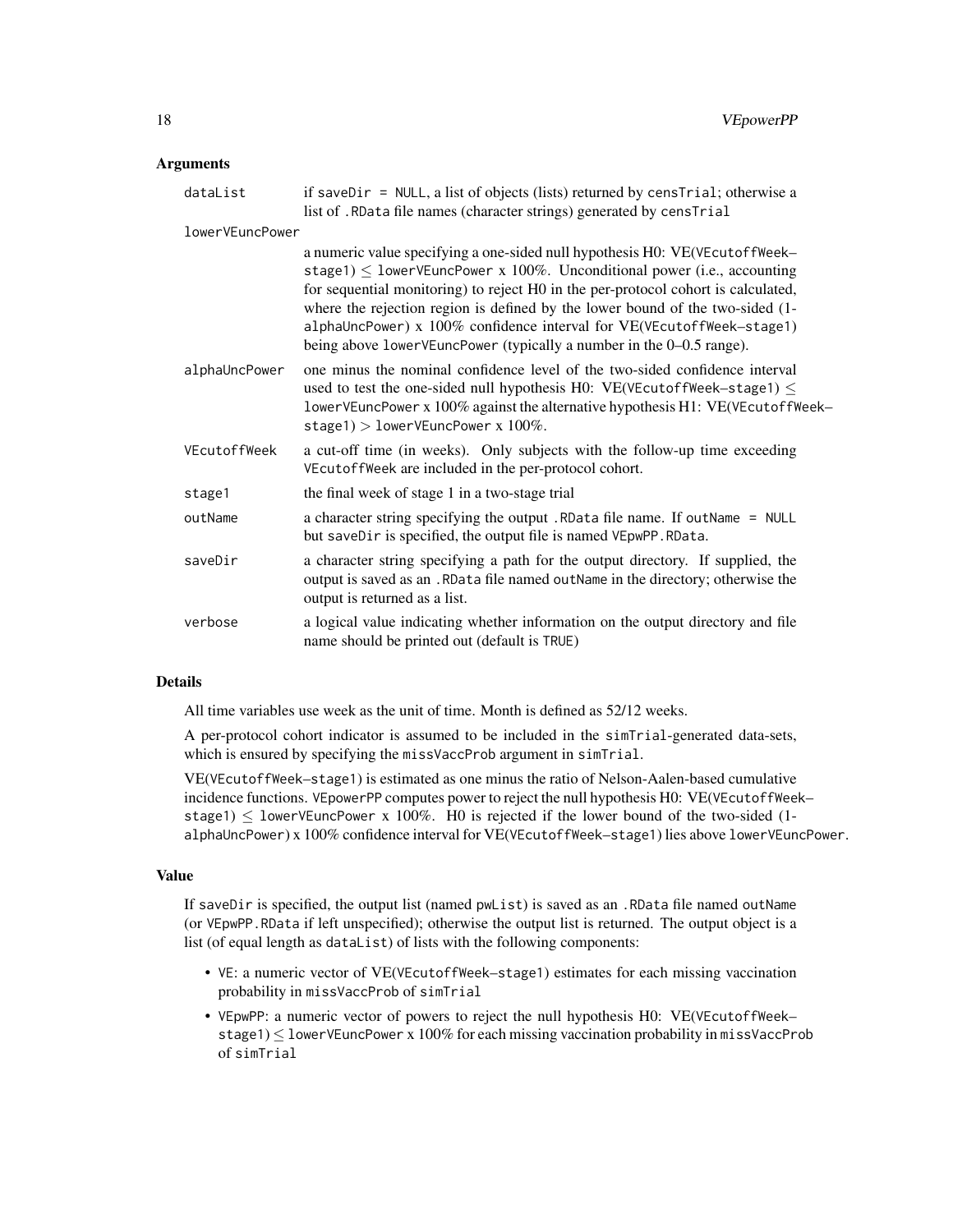#### <span id="page-18-0"></span>VEpowerPP 19

#### See Also

[simTrial](#page-13-1)

#### Examples

```
simData <- simTrial(N=rep(1000, 2), aveVE=c(0, 0.4), VEmodel="half",
                   vePeriods=c(1, 27, 79), enrollPeriod=78,
                   enrollPartial=13, enrollPartialRelRate=0.5, dropoutRate=0.05,
                   infecRate=0.04, fuTime=156,
                   visitSchedule=c(0, (13/3)*(1:4), seq(13*6/3, 156, by=13*2/3)),
                   missVaccProb=c(0,0.05,0.1,0.15), VEcutoffWeek=26, nTrials=5,
                   stage1=78, randomSeed=300)
monitorData <- monitorTrial(dataFile=simData, stage1=78, stage2=156,
                           harmMonitorRange=c(10,100), alphaPerTest=NULL,
                           nonEffStartMethod="FKG", nonEffInterval=20,
                          lowerVEnoneff=0, upperVEnoneff=0.4,
                           highVE=0.7, stage1VE=0, lowerVEuncPower=0,
                           alphaNoneff=0.05, alphaHigh=0.05, alphaStage1=0.05,
                           alphaUncPower=0.05, estimand="cuminc", lagTime=26)
censData <- censTrial(dataFile=simData, monitorFile=monitorData, stage1=78, stage2=156)
VEpwPP <- VEpowerPP(dataList=list(censData), lowerVEuncPower=0, alphaUncPower=0.05,
                   VEcutoffWeek=26, stage1=78)
### alternatively, to save the .RData output file (no '<-' needed):
###
### simTrial(N=rep(1000, 2), aveVE=c(0, 0.4), VEmodel="half",
### vePeriods=c(1, 27, 79), enrollPeriod=78, enrollPartial=13,
### enrollPartialRelRate=0.5, dropoutRate=0.05, infecRate=0.04, fuTime=156,
### visitSchedule=c(0, (13/3)*(1:4), seq(13*6/3, 156, by=13*2/3)),
### missVaccProb=c(0,0.05,0.1,0.15), VEcutoffWeek=26, nTrials=5,
### stage1=78, saveDir="./", randomSeed=300)
###
### monitorTrial(dataFile=
### "simTrial_nPlac=1000_nVacc=1000_aveVE=0.4_infRate=0.04.RData",
### stage1=78, stage2=156, harmMonitorRange=c(10,100), alphaPerTest=NULL,
### nonEffStartMethod="FKG", nonEffInterval=20,
### lowerVEnoneff=0, upperVEnoneff=0.4, highVE=0.7, stage1VE=0,
### lowerVEuncPower=0, alphaNoneff=0.05, alphaHigh=0.05, alphaStage1=0.05,
### alphaUncPower=0.05, estimand="cuminc", lagTime=26, saveDir="./")
###
### censTrial(dataFile=
### "simTrial_nPlac=1000_nVacc=1000_aveVE=0.4_infRate=0.04.RData",
### monitorFile=
### "monitorTrial_nPlac=1000_nVacc=1000_aveVE=0.4_infRate=0.04_cuminc.RData",
### stage1=78, stage2=156, saveDir="./")
###
### VEpowerPP(dataList=
### list("trialDataCens_nPlac=1000_nVacc=1000_aveVE=0.4_infRate=0.04_cuminc.RData"),
### lowerVEuncPower=0, alphaUncPower=0.05, VEcutoffWeek=26, stage1=78, saveDir="./")
```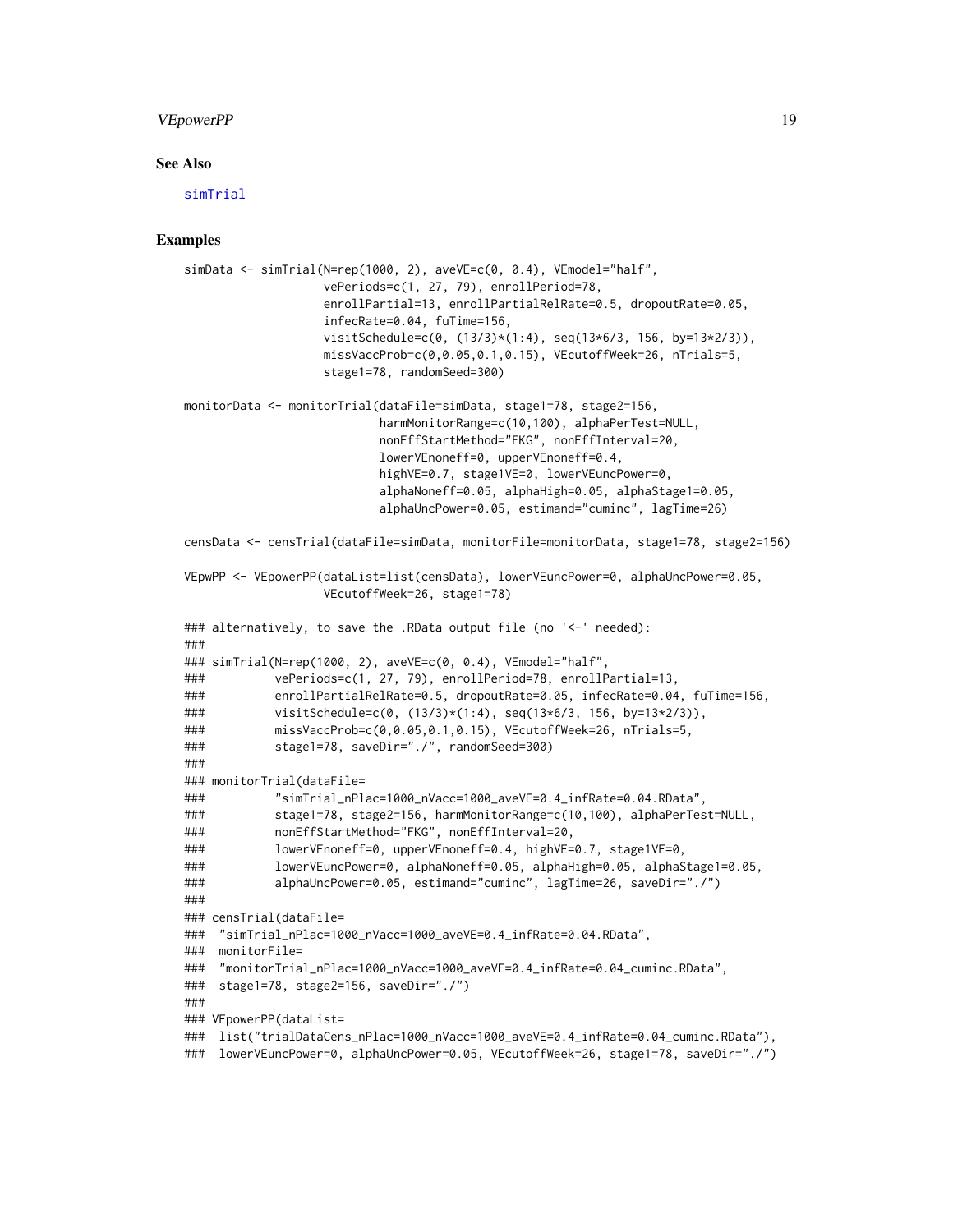VEpowerPP